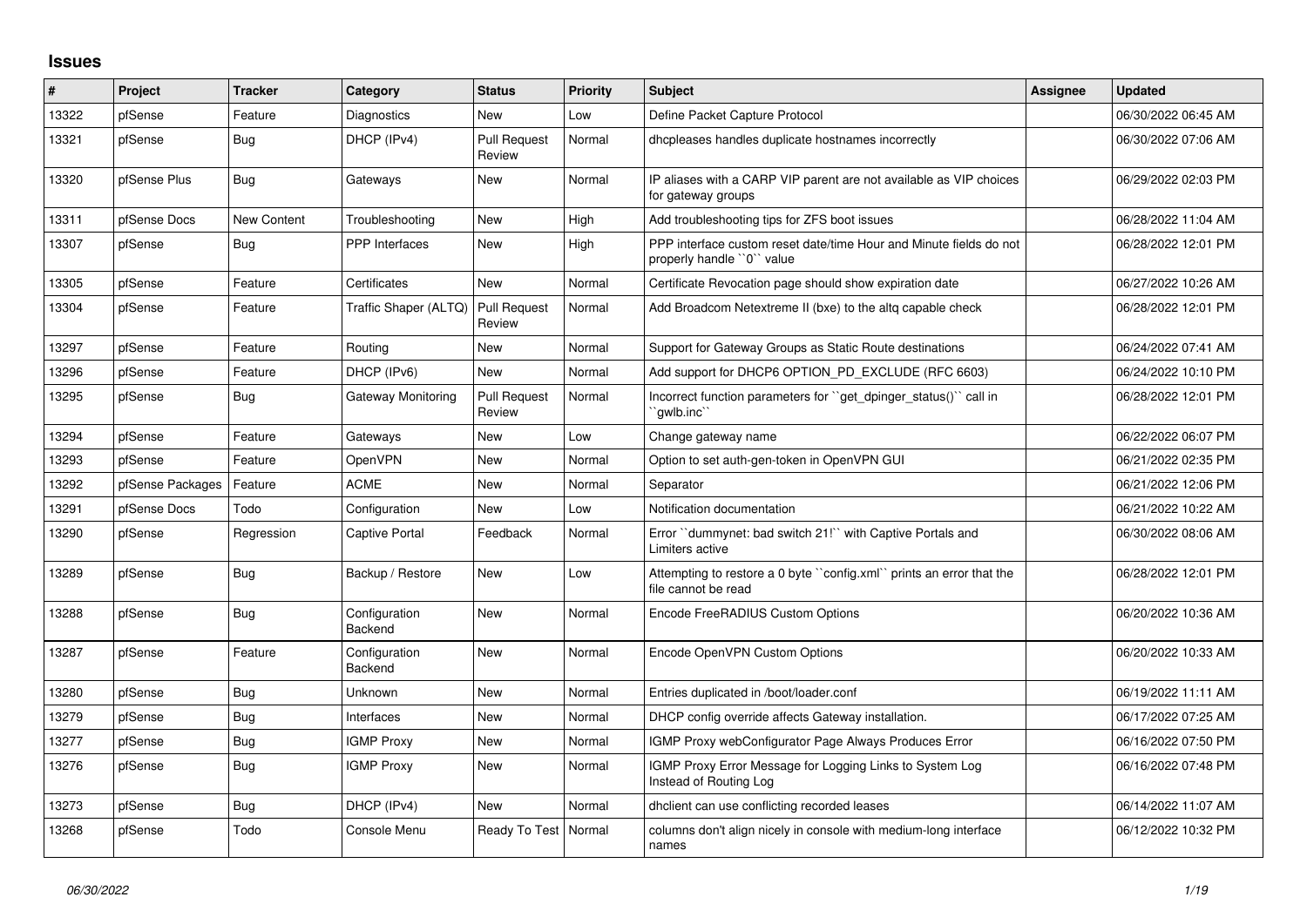| #     | Project          | <b>Tracker</b> | Category              | <b>Status</b> | <b>Priority</b> | <b>Subject</b>                                                                                 | Assignee | <b>Updated</b>      |
|-------|------------------|----------------|-----------------------|---------------|-----------------|------------------------------------------------------------------------------------------------|----------|---------------------|
| 13267 | pfSense          | Bug            | OpenVPN               | New           | Normal          | dpinger continues to run on OpenVPN gateway after OpenVPN<br>service is stopped.               |          | 06/12/2022 02:49 PM |
| 13264 | pfSense          | Feature        | <b>IPsec</b>          | New           | Normal          | IPSec Phase2 select multiple PFS key groups                                                    |          | 06/10/2022 04:29 PM |
| 13263 | pfSense          | Bug            | DHCP (IPv4)           | New           | Low             | Deleting a static DHCP entry when the related IP is not in the arp<br>table spams the log      |          | 06/10/2022 11:18 AM |
| 13260 | pfSense          | Feature        | Authentication        | New           | Normal          | Add support for OpenVPN static-challenge                                                       |          | 06/09/2022 02:04 PM |
| 13256 | pfSense          | Feature        | DHCP (IPv4)           | New           | Normal          | Better handling of duplicate IPs in static DHCP assignments                                    |          | 06/11/2022 04:51 PM |
| 13254 | pfSense          | Bug            | <b>DNS Resolver</b>   | New           | Normal          | DNS resolver does not update "unbound.conf" file during link<br>down events                    |          | 06/28/2022 12:01 PM |
| 13253 | pfSense          | Bug            | DHCP (IPv6)           | New           | Normal          | dhcp6c" is not restarted when applying settings when multiple<br>WANs are configured for DHCP6 |          | 06/28/2022 12:01 PM |
| 13252 | pfSense          | Bug            | Upgrade               | <b>New</b>    | Normal          | reduce frequency of php-fpm socket connection attempts from<br>check_reload_status             |          | 06/12/2022 11:11 AM |
| 13249 | pfSense          | Bug            | Console Menu          | New           | Normal          | Running playback comands multiple times results in PHP error                                   |          | 06/06/2022 07:02 AM |
| 13248 | pfSense          | Regression     | DHCP (IPv6)           | <b>New</b>    | Normal          | IPv6 Router Advertisements runs when config.xml does not contain<br>an entry for the interface |          | 06/05/2022 07:44 PM |
| 13247 | pfSense Packages | <b>Bug</b>     | open-vm-tools         | New           | Low             | Open-VM-Tools service actions do not work                                                      |          | 06/05/2022 07:09 PM |
| 13246 | pfSense Packages | Feature        | iperf                 | New           | Normal          | iperf3 service controls do not work                                                            |          | 06/05/2022 06:51 PM |
| 13244 | pfSense          | Feature        | Web Interface         | <b>New</b>    | Normal          | Add help text under Timezone settings in the GUI                                               |          | 06/03/2022 01:00 PM |
| 13242 | pfSense          | Feature        | Gateway Monitoring    | New           | Normal          | Enhancements to static route creation/deletion for dpinger monitor<br>IP <sub>s</sub>          |          | 06/03/2022 11:20 AM |
| 13237 | pfSense          | Bug            | DHCP (IPv6)           | New           | Normal          | dhcp6c script cannot be executed safely                                                        |          | 06/01/2022 11:20 AM |
| 13236 | pfSense Docs     | Todo           | Products              | New           | Normal          | Document link speed limitations with igc and ix on 6100/4100                                   |          | 05/31/2022 05:53 PM |
| 13233 | pfSense Plus     | Bug            | OpenVPN               | Feedback      | Normal          | OpenVPN DCO connection fails with Auth Digest Algorithm set to<br><b>SHA512</b>                |          | 05/31/2022 03:39 PM |
| 13227 | pfSense          | Feature        | <b>IPsec</b>          | New           | High            | Enable IPSec Virtual IP Pool assignment by Radius for Mobile<br>Users - SIMPLE FIX             |          | 05/27/2022 10:15 AM |
| 13224 | pfSense          | Bug            | <b>Notifications</b>  | New           | Normal          | Email notification flood when UPS (NUT) and WAN send<br>notifications                          |          | 05/27/2022 01:58 AM |
| 13222 | pfSense          | <b>Bug</b>     | UPnP/NAT-PMP          | <b>New</b>    | Normal          | CARP IP does not listen for NAT-PMP packets                                                    |          | 05/26/2022 02:28 PM |
| 13220 | pfSense          | Feature        | <b>Captive Portal</b> | New           | Very Low        | Voucher per-roll bandwidth restrictions and traffic quotas                                     |          | 05/26/2022 08:16 AM |
| 13219 | pfSense          | Feature        | Captive Portal        | <b>New</b>    | Very Low        | Enable/Disable single voucher roll                                                             |          | 05/26/2022 08:14 AM |
| 13207 | pfSense Packages | Feature        | pfBlockerNG           | New           | Normal          | The feed column on the Alerts page is confusing                                                |          | 05/24/2022 04:56 AM |
| 13206 | pfSense Plus     | Bug            | Hardware / Drivers    | New           | Normal          | SG-3100 LED GPIO hangs                                                                         |          | 06/11/2022 07:01 PM |
| 13202 | pfSense Packages | Bug            | pfBlockerNG           | New           | Normal          | Missing Protocols on IP Feed Groups Advanced Inbound/Outbound<br><b>Firewall Rule settings</b> |          | 05/23/2022 08:58 AM |
| 13201 | pfSense Packages | Feature        | pfBlockerNG           | New           | Normal          | Add FireHol Security IP Feeds                                                                  |          | 05/23/2022 06:34 AM |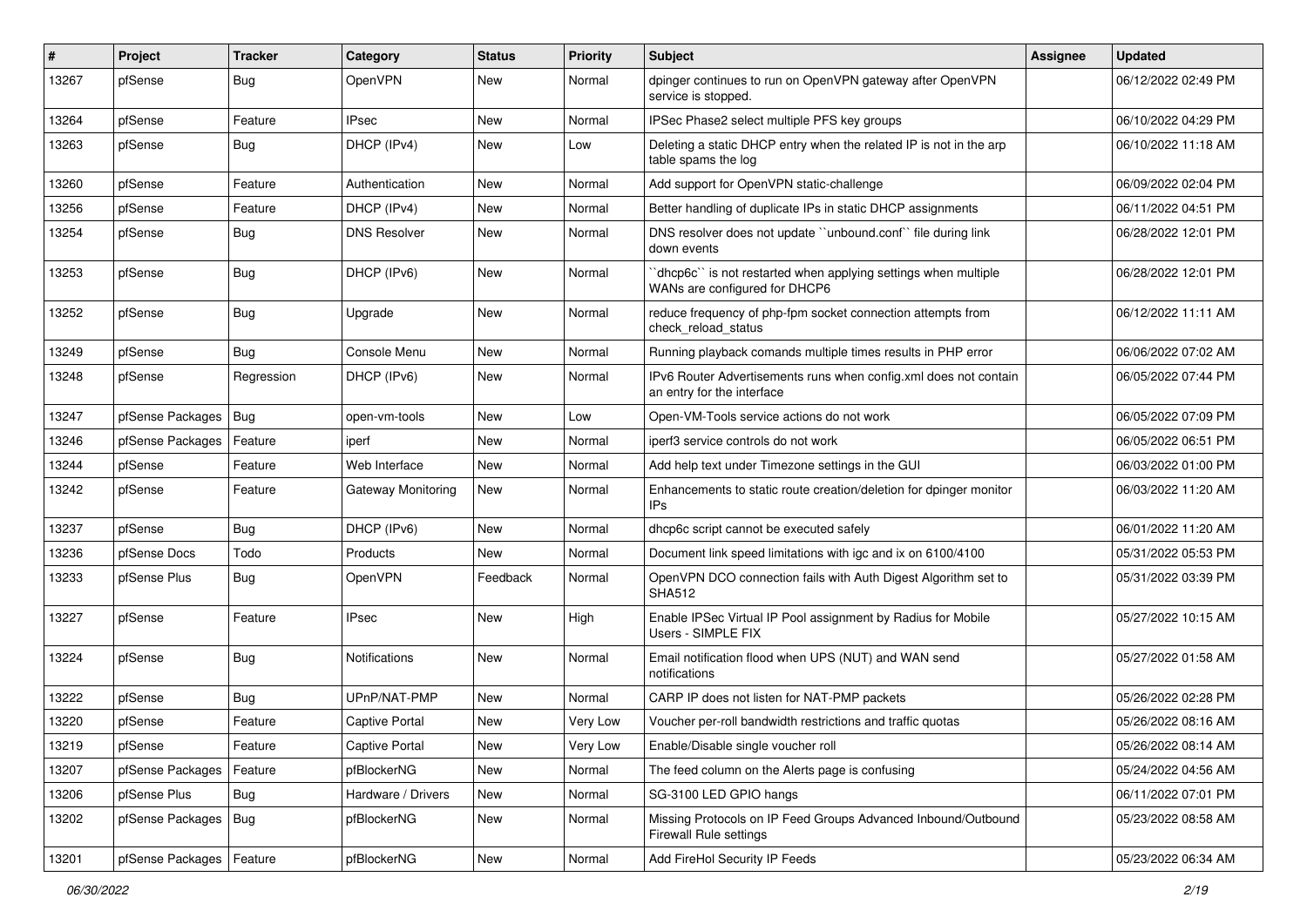| #     | Project          | <b>Tracker</b> | Category          | <b>Status</b>                 | <b>Priority</b> | Subject                                                                                                                             | Assignee | <b>Updated</b>      |
|-------|------------------|----------------|-------------------|-------------------------------|-----------------|-------------------------------------------------------------------------------------------------------------------------------------|----------|---------------------|
| 13200 | pfSense Packages | Feature        | pfBlockerNG       | New                           | Normal          | Custom DNS Servers for Alert settings                                                                                               |          | 05/23/2022 06:16 AM |
| 13199 | pfSense Packages | Feature        | pfBlockerNG       | New                           | Normal          | Feed groups should not have the first listing in the group bar                                                                      |          | 05/23/2022 06:03 AM |
| 13198 | pfSense Packages | Feature        | pfBlockerNG       | New                           | Normal          | Dark Theme Styling issues - Alerts White bar                                                                                        |          | 05/23/2022 06:05 AM |
| 13197 | pfSense Packages | Feature        | pfBlockerNG       | <b>New</b>                    | Normal          | Put a Single donation link and a proper patreon lin in the pfBlocker<br>Support Banner / Widget                                     |          | 05/23/2022 05:35 AM |
| 13196 | pfSense Packages | Feature        | pfBlockerNG       | <b>New</b>                    | Normal          | remove NoVirusThanks feed                                                                                                           |          | 05/23/2022 06:05 AM |
| 13195 | pfSense Packages | Feature        | pfBlockerNG       | New                           | Normal          | Dedicated website for Feed mangement - Community Driven                                                                             |          | 05/23/2022 05:22 AM |
| 13194 | pfSense Packages | Bug            | pfBlockerNG       | <b>New</b>                    | Normal          | Remove dead Malc0de feed                                                                                                            |          | 05/23/2022 05:16 AM |
| 13187 | pfSense          | Documentation  | Upgrade           | New                           | Normal          | Azure Frequently asked questions                                                                                                    |          | 05/20/2022 06:52 AM |
| 13180 | pfSense Packages | <b>Bug</b>     | pfBlockerNG       | New                           | High            | High CPU Utilization with pfb_filter <sup>[]</sup> since PfBlockerNG update to<br>devel 3.1.0 4                                     |          | 06/14/2022 08:00 AM |
| 13179 | pfSense Packages | Feature        | pfBlockerNG       | <b>New</b>                    | High            | Search based on CIDR                                                                                                                |          | 05/17/2022 09:45 AM |
| 13168 | pfSense          | Feature        | Dashboard         | <b>New</b>                    | Low             | Multiple Dashboard views for a single user                                                                                          |          | 05/16/2022 07:53 AM |
| 13167 | pfSense          | Bug            | Dynamic DNS       | New                           | Normal          | phpDynDNS: DigitalOcean ddns update fails (bad request, invalid<br>character '-' in request id)                                     |          | 06/16/2022 09:30 PM |
| 13165 | pfSense          | Feature        | Dashboard         | <b>Pull Request</b><br>Review | Normal          | Feat: live update for Services dashboard widget                                                                                     |          | 05/15/2022 01:48 AM |
| 13161 | pfSense          | Feature        | Web Interface     | New                           | Very Low        | FLASH PORT'S LED button, to help quickly find port that need to<br>be connected to patch&cable                                      |          | 05/14/2022 06:35 AM |
| 13160 | pfSense Packages | Feature        | Status Monitoring | <b>Pull Request</b><br>Review | Normal          | Option to sort monitoring graph views                                                                                               |          | 05/13/2022 12:06 PM |
| 13159 | pfSense          | Todo           | Web Interface     | New                           | Very Low        | Decrease distance between img-buttons in webGUI to eliminate<br>mistake entry                                                       |          | 05/14/2022 06:52 AM |
| 13158 | pfSense          | Bug            | Web Interface     | <b>New</b>                    | Normal          | Input validation error when applying limiter changes                                                                                |          | 05/14/2022 05:32 PM |
| 13156 | pfSense Packages | Regression     | pfBlockerNG       | <b>New</b>                    | Normal          | pfBlockerNG IP block stats do not work                                                                                              |          | 06/29/2022 07:00 AM |
| 13154 | pfSense Packages | Bug            | pfBlockerNG       | Confirmed                     | Normal          | pfBlocker causing excessive CPU load                                                                                                |          | 06/28/2022 01:14 PM |
| 13144 | pfSense          | Bug            | Rules / NAT       | <b>New</b>                    | Very Low        | Firewall rule entries can get out of sync when entries are deleted<br>while other administrators are editing entries simultaneously |          | 05/10/2022 07:26 AM |
| 13141 | pfSense Packages | Bug            | squidguard        | <b>New</b>                    | Normal          | wrong page squidguard block                                                                                                         |          | 05/09/2022 05:33 PM |
| 13138 | pfSense Packages | Feature        | pfBlockerNG       | New                           | Normal          | DNS over HTTPS/TLS Blocking should be removed from<br>SafeSearch                                                                    |          | 05/07/2022 02:52 AM |
| 13137 | pfSense Packages | Feature        | pfBlockerNG       | New                           | Normal          | ckuethe/doh-blocklist.txt add to DoH feeds                                                                                          |          | 05/07/2022 02:39 AM |
| 13136 | pfSense Packages | Feature        | pfBlockerNG       | New                           | Normal          | Add crypt0rr DNS-over-HTTPS (DOH) provider list feeds                                                                               |          | 05/07/2022 02:27 AM |
| 13128 | pfSense Packages | Bug            | Zabbix            | New                           | Normal          | Zabbix Agent 6: HA Server Setup                                                                                                     |          | 05/05/2022 01:55 AM |
| 13124 | pfSense          | Feature        | Web Interface     | <b>Pull Request</b><br>Review | Normal          | Option to wait for interface selection before displaying firewall rules                                                             |          | 06/28/2022 12:01 PM |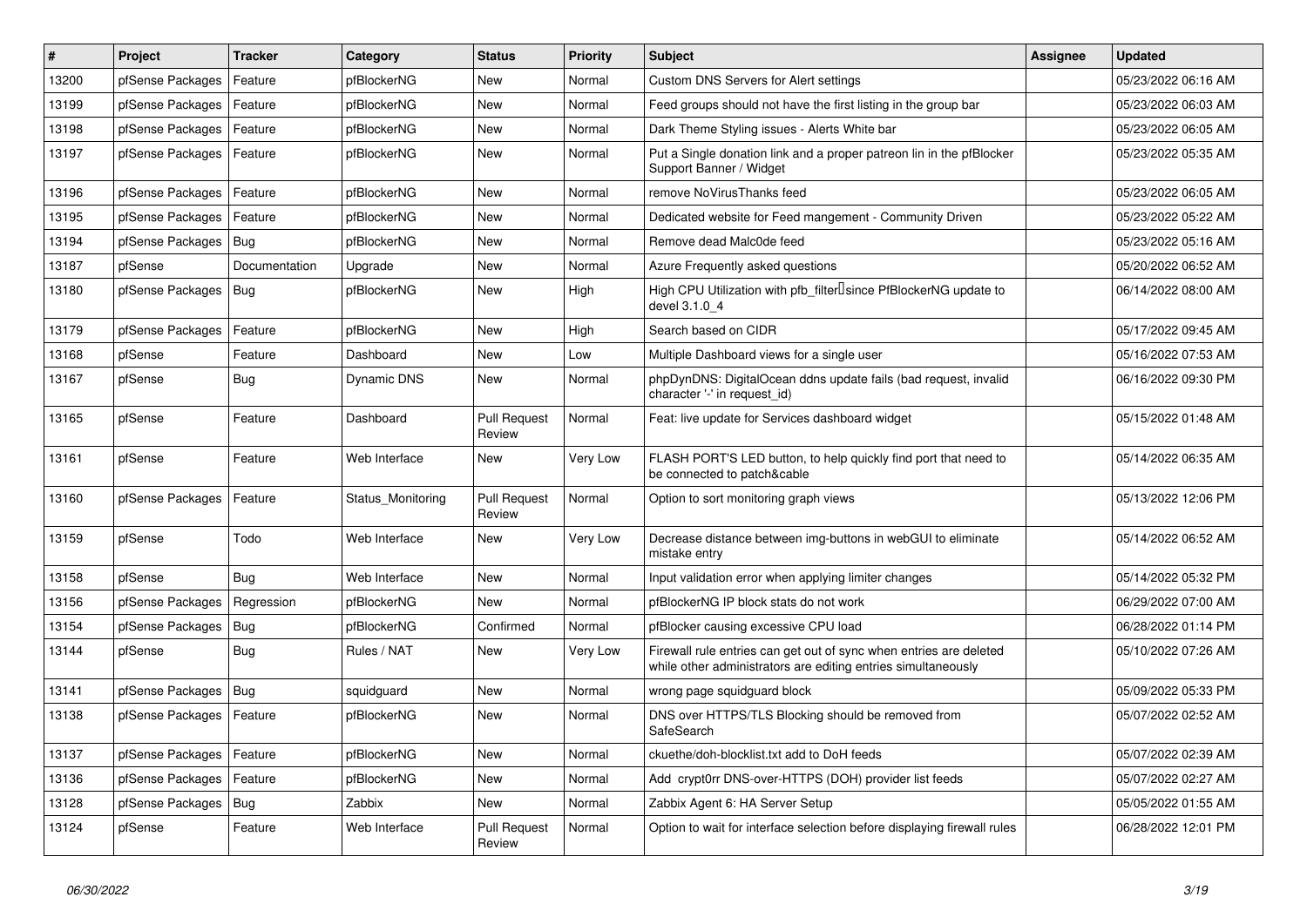| #     | Project                | <b>Tracker</b> | Category                        | <b>Status</b>                 | <b>Priority</b> | Subject                                                                                                            | Assignee | <b>Updated</b>      |
|-------|------------------------|----------------|---------------------------------|-------------------------------|-----------------|--------------------------------------------------------------------------------------------------------------------|----------|---------------------|
| 13110 | pfSense                | Bug            | CARP                            | New                           | Very Low        | changing CARP VIP address does not update outbound NAT<br>interface IP                                             |          | 05/03/2022 02:52 PM |
| 13098 | pfSense Packages       | Bug            | haproxy                         | Feedback                      | Low             | HAProxy Virtual IP broken link under Frontend setup                                                                |          | 04/27/2022 08:35 AM |
| 13091 | pfSense                | Feature        | OpenVPN                         | New                           | Normal          | RFE: Ability to specify the order of OpenVPN Authentication<br>servers                                             |          | 04/22/2022 04:30 PM |
| 13087 | pfSense                | Bug            | <b>OpenVPN</b>                  | New                           | Normal          | OpenVPN Server: hide WINS servers list when netbios option is<br>unchecked while WINS servers is checked           |          | 04/22/2022 10:29 AM |
| 13076 | pfSense                | Bug            | Gateway Monitoring              | <b>New</b>                    | Normal          | Marking a gateway as down does not affect IPsec entries using<br>gateway groups                                    |          | 06/28/2022 12:01 PM |
| 13074 | pfSense Plus           | Bug            | Cryptographic<br><b>Modules</b> | New                           | Normal          | AES-GCM with SafeXcel on Netgate 2100 causes MBUF overload                                                         |          | 06/12/2022 11:14 AM |
| 13073 | pfSense Packages       | Bug            | Squid                           | New                           | Normal          | ClamAV - clamd dies with high CPU load and thus the C-ICAP of<br>squid-reverse proxy causes http:500 errors        |          | 04/19/2022 05:38 AM |
| 13072 | pfSense                | Feature        | Traffic Shaper (ALTQ)           | <b>Pull Request</b><br>Review | Very Low        | Matching background/font colors of queue values with dark theme.                                                   |          | 04/19/2022 07:32 AM |
| 13068 | pfSense                | <b>Bug</b>     | Aliases / Tables                | <b>New</b>                    | Normal          | Error loading rules when URL Table IPs content is empty                                                            |          | 04/17/2022 09:07 PM |
| 13067 | pfSense                | Bug            | FilterDNS                       | New                           | Normal          | filterdns resolve interval is twice the intended value                                                             |          | 04/17/2022 07:45 PM |
| 13063 | pfSense Packages       | Feature        | Cellular                        | <b>Pull Request</b><br>Review | Normal          | Cellular package shall support more modems and NMEA port                                                           |          | 05/06/2022 02:38 PM |
| 13058 | pfSense                | Todo           | Rules / NAT                     | New                           | Normal          | Add static routes and directly connected networks back to policy<br>route negation rules                           |          | 04/13/2022 08:05 AM |
| 13053 | pfSense Packages       | Bug            | <b>ACME</b>                     | <b>New</b>                    | Normal          | LoopiaAPI error handling                                                                                           |          | 05/05/2022 10:58 AM |
| 13051 | pfSense                | Bug            | Traffic Shaper (ALTQ)           | <b>New</b>                    | Normal          | Firewall traffic shaper by interface selection unknow                                                              |          | 04/12/2022 07:03 AM |
| 13046 | pfSense                | Bug            | Rules / NAT                     | <b>New</b>                    | Normal          | Floating rule applied to IPv6 interface with a SLAAC DHCPv6<br>gateway reports error on boot                       |          | 04/11/2022 09:50 AM |
| 13045 | pfSense Packages       | Bug            | WireGuard                       | <b>New</b>                    | Normal          | Firewall floating rules ignore WireGuard traffic                                                                   |          | 04/11/2022 09:40 AM |
| 13044 | pfSense Packages       | Feature        | Mail report                     | <b>New</b>                    | Normal          | Customized reporting                                                                                               |          | 04/11/2022 09:22 AM |
| 13043 | pfSense Packages       | Bug            | WireGuard                       | New                           | Normal          | OSPF over Wireguard interface doesn't populate neighbors after<br>reboot                                           |          | 04/11/2022 09:22 AM |
| 13039 | pfSense Packages       | Feature        | AWS VPC                         | <b>New</b>                    | Normal          | Handle transit gateway VPNs in the AWS VPN wizard                                                                  |          | 04/11/2022 07:31 AM |
| 13022 | pfSense Packages   Bug |                | haproxy                         | Feedback                      | Normal          | HAProxy - Sub Frontends ignore Client verification CA certificates                                                 |          | 04/06/2022 12:55 PM |
| 13018 | pfSense Packages   Bug |                | pfBlockerNG                     | New                           | Normal          | TLD and DNSBL Safesearch DOH conflict disables TLD block<br>when conflicting DOH FQDN is deselected or whitelisted |          | 04/01/2022 05:59 PM |
| 13017 | pfSense                | Feature        | Packet Capture                  | New                           | Normal          | Packet capture: add preview results while capture is running                                                       |          | 04/09/2022 11:08 AM |
| 13016 | pfSense Docs           | New Content    | Virtualization                  | New                           | Normal          | Workaround for bandwith issues since 2.6 when installed in<br>Hyper-V                                              |          | 04/01/2022 01:06 PM |
| 13009 | pfSense                | Feature        | OpenVPN                         | New                           | Normal          | Add option for multiple remote addresses to OpenVPN Client                                                         |          | 03/31/2022 12:42 PM |
| 13003 | pfSense                | <b>Bug</b>     | Hardware / Drivers              | New                           | Normal          | Malicious Driver Detection event on ixl driver                                                                     |          | 06/25/2022 05:00 PM |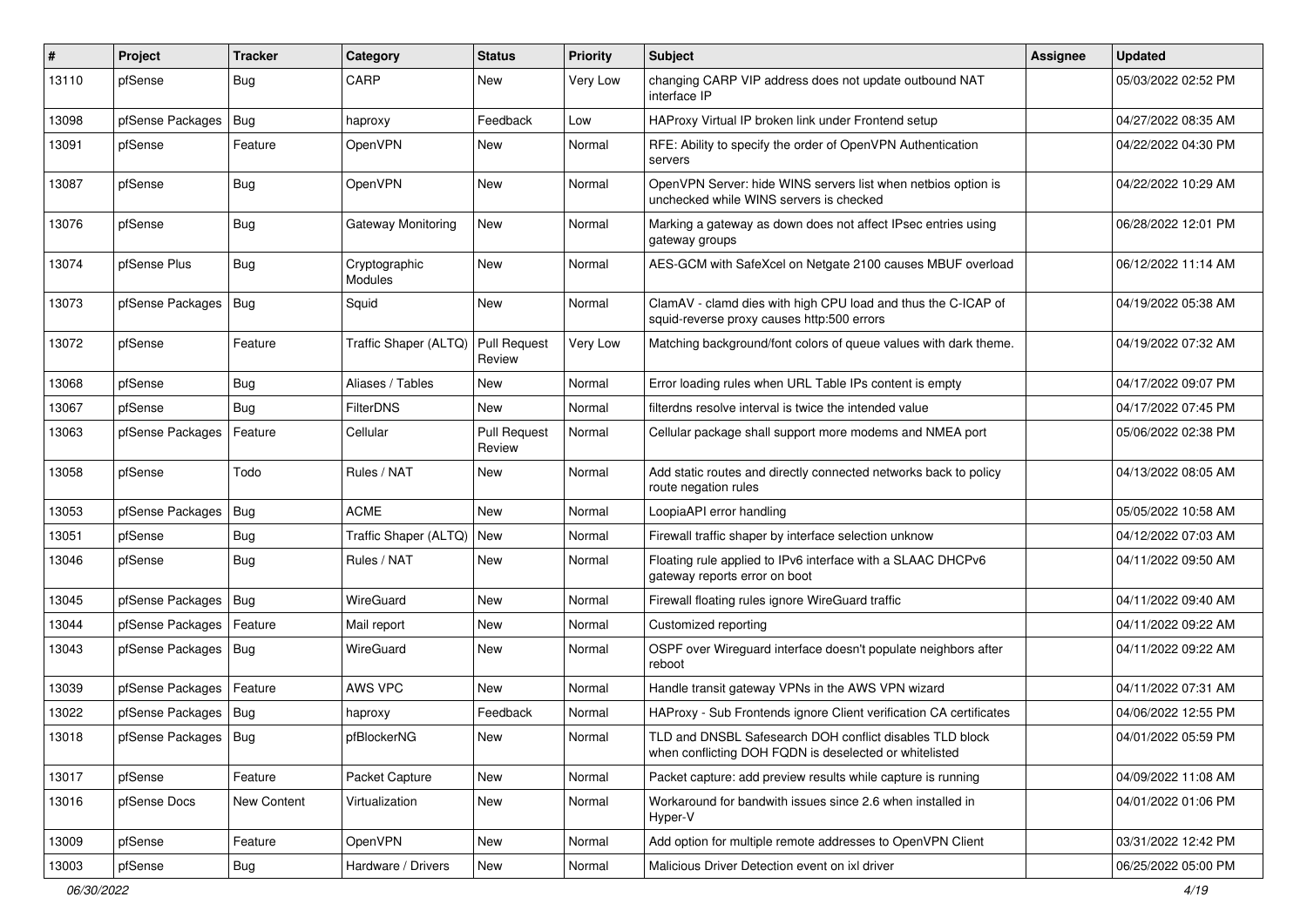| #     | Project                | <b>Tracker</b> | Category                                        | <b>Status</b>                 | <b>Priority</b> | <b>Subject</b>                                                                                        | Assignee | <b>Updated</b>      |
|-------|------------------------|----------------|-------------------------------------------------|-------------------------------|-----------------|-------------------------------------------------------------------------------------------------------|----------|---------------------|
| 13000 | pfSense                | Bug            | <b>IPsec</b>                                    | <b>New</b>                    | Low             | IPsec AES-GCM encryption algorithm "Key Length" field should be<br>labeled "ICV Length"               |          | 03/30/2022 07:40 AM |
| 12982 | pfSense Packages       | Bug            | FreeRADIUS                                      | New                           | Normal          | FreeRadius RadReply table entries missing from pf                                                     |          | 06/19/2022 05:38 PM |
| 12974 | pfSense Plus           | Bug            | Installer                                       | New                           | Normal          | Typing anything into 1100/2100 recovery installer causes process<br>to stop                           |          | 06/05/2022 04:10 PM |
| 12960 | pfSense                | Bug            | Installer                                       | New                           | Normal          | VGA installer image defaults to serial console, serial console is<br>default in GUI settings          |          | 06/28/2022 12:01 PM |
| 12959 | pfSense                | <b>Bug</b>     | DHCP (IPv4)                                     | Feedback                      | Normal          | dhoplease process wrongly update host file if client-hostname is<br>empty                             |          | 03/28/2022 10:26 AM |
| 12956 | pfSense Packages       | <b>Bug</b>     | Suricata                                        | Confirmed                     | Normal          | suricata fails to use pcre in SID management (e.g. dropsid.conf)                                      |          | 04/05/2022 12:52 PM |
| 12951 | pfSense Packages       | Bug            | <b>FRR</b>                                      | Feedback                      | Normal          | FRR cannot remove IPv6 routes                                                                         |          | 03/22/2022 09:24 PM |
| 12950 | pfSense                | Bug            | Routing                                         | New                           | Normal          | OpenVPN as default gateway does not get set at boot time                                              |          | 04/09/2022 05:46 PM |
| 12947 | pfSense                | <b>Bug</b>     | DHCP (IPv6)                                     | <b>Pull Request</b><br>Review | Normal          | DHCP6 client does not take any action if the interface IPv6 address<br>changes during renewal         |          | 06/28/2022 12:01 PM |
| 12938 | pfSense                | Bug            | <b>IPv6 Router</b><br>Advertisements<br>(RADVD) | New                           | Normal          | MaxRtrAdvInterval would allow stale DNS servers to be deleted<br>faster                               |          | 03/12/2022 09:37 AM |
| 12932 | pfSense Packages       | Feature        | pfBlockerNG                                     | <b>New</b>                    | High            | pfblockerng per user whitelist                                                                        |          | 03/11/2022 11:08 AM |
| 12927 | pfSense                | Bug            | OpenVPN                                         | <b>New</b>                    | Normal          | OpenVPN with OCSP enabled allows connections with revoked<br>certificates                             |          | 03/24/2022 08:22 AM |
| 12926 | pfSense                | <b>Bug</b>     | Interfaces                                      | Feedback                      | Normal          | Changing LAGG type on CARP interfaces makes VIPs go to an<br>"init" State                             |          | 03/10/2022 10:52 AM |
| 12922 | pfSense                | Bug            | DHCP (IPv4)                                     | <b>New</b>                    | Normal          | Classless static routes received on DHCP WAN can override<br>chosen default gateway                   |          | 03/28/2022 10:08 AM |
| 12918 | pfSense Packages       | Feature        | pfBlockerNG                                     | <b>New</b>                    | Normal          | pfBlockerNG-devel changes from xmlrpc sync do not take effect<br>immediately                          |          | 03/07/2022 02:29 PM |
| 12907 | pfSense Packages   Bug |                | PIMD                                            | Feedback                      | Normal          | PIMD: Nonexistent interfaces should be hidden/disabled in<br>pimd.conf before bringing up the service |          | 03/07/2022 03:51 PM |
| 12905 | pfSense                | Bug            | Web Interface                                   | New                           | Normal          | Add VLAN Re-assignment to Import Interface Mismatch Wizard                                            |          | 03/07/2022 08:05 AM |
| 12903 | pfSense                | Feature        | <b>Notifications</b>                            | New                           | Normal          | alternative authentication methods for email notifications?                                           |          | 03/07/2022 07:52 AM |
| 12899 | pfSense Packages       | Bug            | Suricata                                        | New                           | Normal          | Suricata doesn't honor Pass List                                                                      |          | 03/04/2022 01:22 PM |
| 12894 | pfSense Plus           | Bug            | Certificates                                    | <b>New</b>                    | Low             | duplicating freshly created certificates through refreshing                                           |          | 03/03/2022 02:35 PM |
| 12889 | pfSense Packages       | Feature        | <b>FRR</b>                                      | <b>New</b>                    | Normal          | FRR GUI add set ipv6 next-hop global                                                                  |          | 03/02/2022 06:10 AM |
| 12888 | pfSense                | Bug            | Rules / NAT                                     | <b>New</b>                    | Normal          | pfSense sends un-NATed packets during OpenVPN startup                                                 |          | 03/01/2022 03:13 PM |
| 12883 | pfSense Docs           | Todo           | <b>DNS</b>                                      | New                           | Normal          | Feedback on Services - DNS Resolver - Host Overrides                                                  |          | 02/28/2022 07:54 PM |
| 12882 | pfSense Packages       | Feature        | pfBlockerNG                                     | Feedback                      | Normal          | Add the option to specify CURLOPT_INTERFACE in pfBlockerNG<br>IPv4/IPv6 lists                         |          | 03/24/2022 11:16 AM |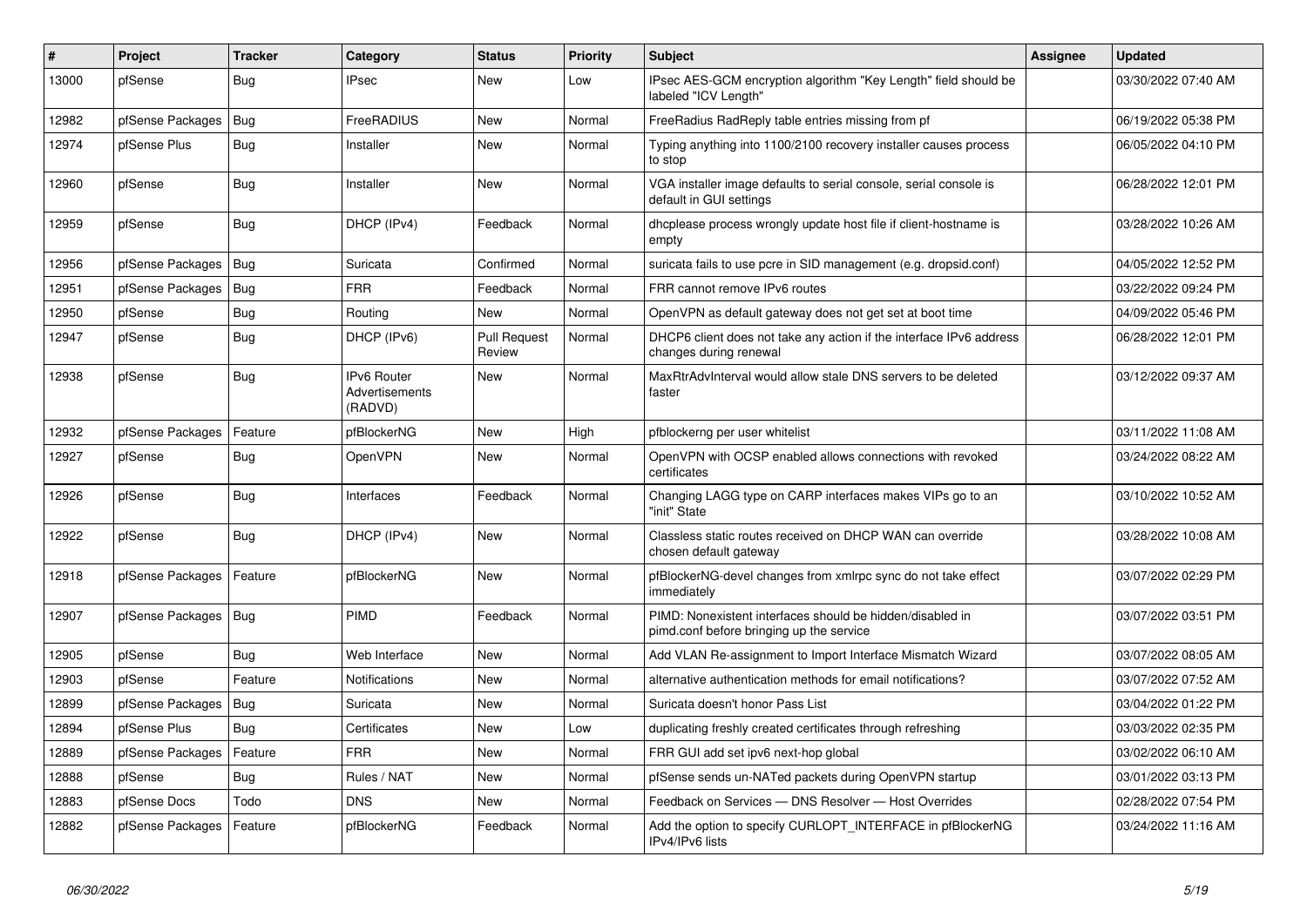| #     | Project          | <b>Tracker</b> | Category                            | <b>Status</b> | <b>Priority</b> | Subject                                                                                                       | <b>Assignee</b> | <b>Updated</b>      |
|-------|------------------|----------------|-------------------------------------|---------------|-----------------|---------------------------------------------------------------------------------------------------------------|-----------------|---------------------|
| 12878 | pfSense          | Bug            | Traffic Shaper (ALTQ)               | Incomplete    | Normal          | Traffic shaping by interface, route queue bandwidth inbound, out by<br>a large factor.                        |                 | 06/06/2022 07:03 AM |
| 12877 | pfSense          | Bug            | <b>Dynamic DNS</b>                  | Feedback      | Normal          | Cloudflare DynDNS fails to update more than two addresses                                                     |                 | 05/29/2022 06:56 PM |
| 12875 | pfSense          | Bug            | Package System                      | New           | Normal          | Import zabbix-agent6 and zabbix-proxy6 from FreeBSD Ports                                                     |                 | 05/28/2022 06:50 PM |
| 12874 | pfSense          | Feature        | <b>OpenVPN</b>                      | <b>New</b>    | Normal          | OpenVPN RADIUS Framed-Pool                                                                                    |                 | 02/25/2022 02:24 PM |
| 12861 | pfSense Docs     | Correction     | Hardware                            | <b>New</b>    | Normal          | pfSense hardware tuning guide references obsolete interface<br>loader variable & buffer limits                |                 | 02/23/2022 05:31 PM |
| 12860 | pfSense Packages | Feature        | New Package<br>Request              | <b>New</b>    | Normal          | add mmc-utils package to all images                                                                           |                 | 02/24/2022 07:18 AM |
| 12859 | pfSense Packages | Feature        | Zabbix                              | <b>New</b>    | Normal          | Add Zabbix 6.0 LTS (agent and proxy) packages                                                                 |                 | 02/23/2022 07:11 AM |
| 12857 | pfSense          | Bug            | Gateways                            | New           | Normal          | Firewall gateway goes away when making changes to Bridge0<br>device                                           |                 | 02/27/2022 11:20 AM |
| 12853 | pfSense          | <b>Bug</b>     | <b>NAT Reflection</b>               | Feedback      | High            | Network Address Translation - Pure NAT pfsense freeze after<br>reboot                                         |                 | 02/22/2022 08:40 AM |
| 12850 | pfSense          | Bug            | Routing                             | <b>New</b>    | Low             | Console error during boot: "route: route has not been found"                                                  |                 | 02/22/2022 08:27 AM |
| 12848 | pfSense          | Feature        | Dynamic DNS                         | <b>New</b>    | Normal          | Evaluation of the DynDNS "Result Match" string                                                                |                 | 02/22/2022 02:01 AM |
| 12845 | pfSense Packages | <b>Bug</b>     | softflowd                           | New           | Normal          | softflowd wrong vlan tag                                                                                      |                 | 02/21/2022 10:40 AM |
| 12832 | pfSense Plus     | Feature        | Hardware / Drivers                  | New           | Very Low        | 6100 configurable Blinking Blue LED                                                                           |                 | 02/22/2022 07:30 AM |
| 12829 | pfSense          | Bug            | <b>Traffic Shaper</b><br>(Limiters) | Feedback      | Normal          | Dummynet kernel module fails to load after upgrade.                                                           |                 | 03/17/2022 09:26 AM |
| 12828 | pfSense          | <b>Bug</b>     | Wireless                            | <b>New</b>    | Normal          | pfSense keeps crashing (Fatal trap 12: page fault while in kernel<br>mode)                                    |                 | 02/21/2022 07:55 AM |
| 12823 | pfSense          | Bug            | DHCP (IPv6)                         | <b>New</b>    | Normal          | Multiple DHCP6 WAN connections PPPoE interface 'defached'<br>status                                           |                 | 02/18/2022 05:39 AM |
| 12822 | pfSense Packages | Bug            | pfBlockerNG                         | New           | Normal          | IPv4 Source ASN format not working                                                                            |                 | 02/18/2022 10:47 AM |
| 12821 | pfSense          | Regression     | Hardware / Drivers                  | Confirmed     | Normal          | Intel e1000 driver (em & igb) cannot pass VLAN0 tagged packets                                                |                 | 06/05/2022 08:23 AM |
| 12813 | pfSense          | Feature        | Installer                           | New           | Low             | Recover extra data in the installer                                                                           |                 | 02/17/2022 07:52 AM |
| 12812 | pfSense Packages | Feature        | arpwatch                            | New           | Normal          | Would it be helpful if the FreeBSD net-mgmt/arpwatch port had an<br>option to use mail/dma for mail delivery? |                 | 02/16/2022 06:09 PM |
| 12806 | pfSense Packages | Todo           | node exporter                       | New           | Normal          | Update node_exporter to 1.3.1                                                                                 |                 | 02/15/2022 05:26 PM |
| 12805 | pfSense Docs     | New Content    | General                             | <b>New</b>    | Very Low        | Add documentation about what triggers a notfication                                                           |                 | 02/15/2022 05:10 PM |
| 12804 | pfSense Docs     | New Content    | General                             | New           | Very Low        | Create Slack documentation                                                                                    |                 | 02/15/2022 04:59 PM |
| 12797 | pfSense          | <b>Bug</b>     | UPnP/NAT-PMP                        | New           | Normal          | UPnP+STUN forms invalid outbound NAT rules using the external<br>address discovered from STUN                 |                 | 02/15/2022 01:01 PM |
| 12796 | pfSense          | Bug            | Upgrade                             | Confirmed     | Normal          | 2.5.2 -> 2.6.0 upgrade segfaults if certain packages are installed.                                           |                 | 05/24/2022 07:43 AM |
| 12791 | pfSense Docs     | New Content    | Diagnostics                         | New           | Normal          | Diagnostic Information for Support (pfSense)                                                                  |                 | 02/13/2022 08:49 PM |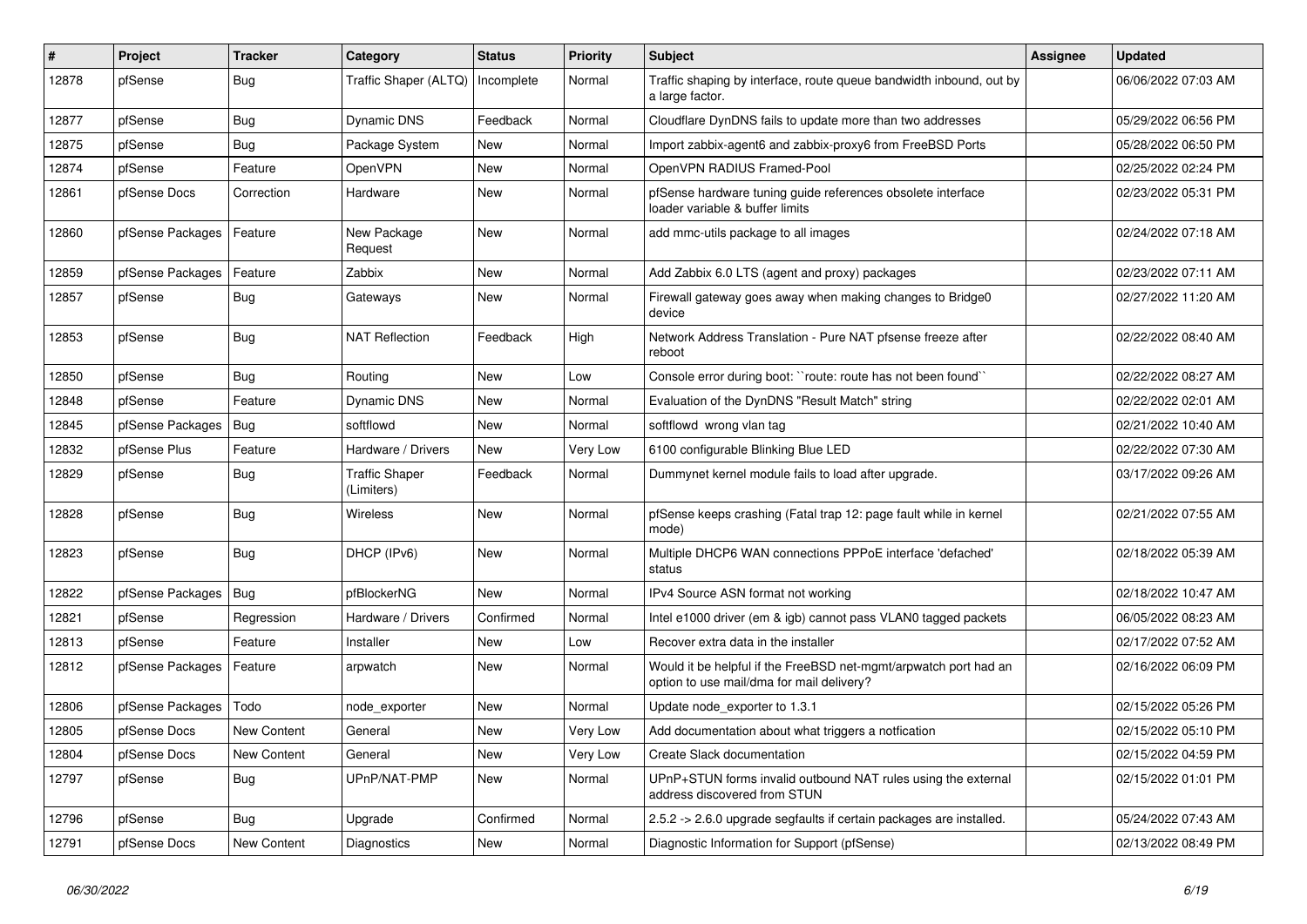| #     | Project          | <b>Tracker</b> | Category              | <b>Status</b>                 | <b>Priority</b> | <b>Subject</b>                                                                                                                                                          | <b>Assignee</b> | <b>Updated</b>      |
|-------|------------------|----------------|-----------------------|-------------------------------|-----------------|-------------------------------------------------------------------------------------------------------------------------------------------------------------------------|-----------------|---------------------|
| 12789 | pfSense Packages | Feature        | <b>ACME</b>           | <b>New</b>                    | Very Low        | Show expiration date of certificates in the ACME package list                                                                                                           |                 | 02/14/2022 09:20 AM |
| 12787 | pfSense Docs     | Todo           | <b>IPsec</b>          | <b>New</b>                    | Normal          | Feedback on pfSense Configuration Recipes - Routing Internet<br>Traffic Through a Site-to-Site IPsec Tunnel                                                             |                 | 02/11/2022 11:28 PM |
| 12774 | pfSense          | Bug            | Backup / Restore      | New                           | Normal          | Picture widget image is not saved in backup                                                                                                                             |                 | 04/04/2022 04:48 AM |
| 12770 | pfSense Docs     | Todo           | <b>Firewall Rules</b> | <b>Pull Request</b><br>Review | Normal          | Feedback on Firewall - Configuring firewall rules                                                                                                                       |                 | 06/27/2022 07:42 AM |
| 12768 | pfSense          | Feature        | Upgrade               | <b>New</b>                    | Normal          | pfSense-repo: Make sure default config file exists                                                                                                                      |                 | 06/28/2022 12:01 PM |
| 12767 | pfSense Packages | Bug            | Avahi                 | <b>New</b>                    | Normal          | `Package radavahi-daemon does does not exist in current<br>pfSense version and it has been removed``` message on pfSense<br>2.7 restore                                 |                 | 02/07/2022 11:28 AM |
| 12764 | pfSense          | Bug            | Gateways              | New                           | Normal          | VTI gateway status is pending after assigning the VTI interface                                                                                                         |                 | 02/07/2022 05:41 AM |
| 12759 | pfSense Plus     | <b>Bug</b>     | Package System        | New                           | Very Low        | Proprietary packages link to non-existant or non-public github<br>pages                                                                                                 |                 | 02/09/2022 10:43 AM |
| 12757 | pfSense          | Bug            | Diagnostics           | <b>Pull Request</b><br>Review | Very Low        | Clean up /etc/inc/filter.inc use of pfctl -F                                                                                                                            |                 | 06/28/2022 12:01 PM |
| 12751 | pfSense Packages | Bug            | <b>FRR</b>            | <b>New</b>                    | Normal          | Improve FRR route restoration after gateway events                                                                                                                      |                 | 02/06/2022 11:07 PM |
| 12748 | pfSense Packages | Feature        | Suricata              | <b>New</b>                    | Normal          | Suricata blocked page timestamp breakout to it's own sortable<br>column                                                                                                 |                 | 02/01/2022 12:06 PM |
| 12747 | pfSense          | Bug            | Logging               | New                           | Normal          | System log is filled by sshguard                                                                                                                                        |                 | 06/30/2022 05:21 AM |
| 12746 | pfSense          | Feature        | Interfaces            | <b>New</b>                    | High            | IPoE feature for WAN interface                                                                                                                                          |                 | 02/01/2022 01:42 AM |
| 12742 | pfSense Packages | Bug            | FreeRADIUS            | Feedback                      | Normal          | freeRADIUS virtual-server-default: modules dailycounter,<br>monthlycounter, noresetcounter, expire on login in authorize<br>section prevent virtual server from loading |                 | 03/01/2022 12:45 PM |
| 12740 | pfSense          | Bug            | FreeBSD               | Incomplete                    | Normal          | panic: esp input cb: Unexpected address family                                                                                                                          |                 | 01/27/2022 01:19 PM |
| 12737 | pfSense          | <b>Bug</b>     | Certificates          | New                           | Normal          | CApath is not defined by default in curl                                                                                                                                |                 | 06/28/2022 12:01 PM |
| 12736 | pfSense Packages | Feature        | pfBlockerNG           | <b>New</b>                    | Low             | Allow custom cron intervals                                                                                                                                             |                 | 01/30/2022 08:55 PM |
| 12734 | pfSense          | Bug            | Web Interface         | Incomplete                    | Low             | Long hostname breaks DHCP leases layout                                                                                                                                 |                 | 01/31/2022 01:03 PM |
| 12732 | pfSense Packages | Bug            | squidguard            | <b>New</b>                    | High            | Squid https filtering squidguard acl target list - erratic behaviour                                                                                                    |                 | 01/26/2022 09:11 AM |
| 12730 | pfSense          | Bug            | <b>Captive Portal</b> | New                           | Normal          | RADIUS accounting does not work if WAN is down                                                                                                                          |                 | 01/26/2022 05:13 AM |
| 12726 | pfSense          | Bug            | Authentication        | New                           | Normal          | LDAP select container button auto populate                                                                                                                              |                 | 01/25/2022 01:48 PM |
| 12717 | pfSense Packages | Todo           | Squid                 | <b>New</b>                    | Normal          | Squid 5.x Branch                                                                                                                                                        |                 | 01/25/2022 06:24 PM |
| 12711 | pfSense Packages | Feature        | Telegraf              | <b>New</b>                    | Normal          | Add InfluxDB V2 support                                                                                                                                                 |                 | 01/21/2022 02:54 AM |
| 12708 | pfSense          | <b>Bug</b>     | Aliases / Tables      | <b>New</b>                    | Normal          | alias with non resolving DNS entry breaks underlying pf table                                                                                                           |                 | 02/20/2022 06:13 PM |
| 12705 | pfSense          | Bug            | <b>IPsec</b>          | Incomplete                    | Normal          | ECDSA certificate does not work for IPSec VPN phase 1                                                                                                                   |                 | 01/24/2022 03:22 PM |
| 12679 | pfSense          | Feature        | Interfaces            | <b>New</b>                    | Normal          | Remind user to update DHCPv6 range when changing interface<br>IPv6 prefix                                                                                               |                 | 01/12/2022 07:36 AM |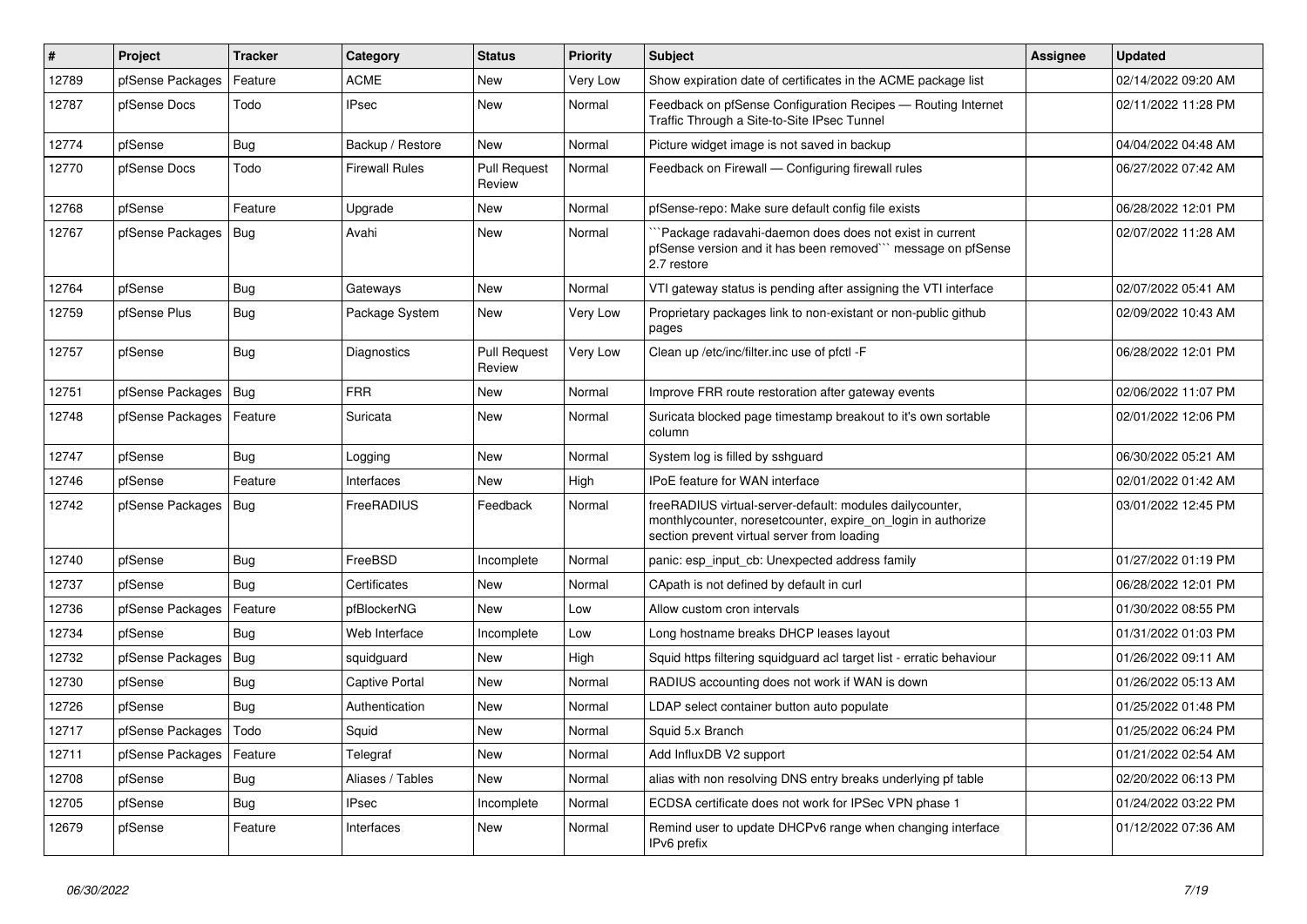| #     | Project          | <b>Tracker</b> | Category               | <b>Status</b> | <b>Priority</b> | <b>Subject</b>                                                                                                         | Assignee | <b>Updated</b>      |
|-------|------------------|----------------|------------------------|---------------|-----------------|------------------------------------------------------------------------------------------------------------------------|----------|---------------------|
| 12676 | pfSense          | Feature        | Rules / NAT            | New           | Normal          | Add the Tagged option on the Port Forward rules edit page                                                              |          | 01/11/2022 05:52 AM |
| 12667 | pfSense Packages | <b>Bug</b>     | WireGuard              | <b>New</b>    | Normal          | Firewall Crashed After Upgrading Wireguard                                                                             |          | 01/07/2022 09:18 AM |
| 12665 | pfSense          | Feature        | Rules / NAT            | New           | Normal          | Ability to add custom pf rules from the GUI                                                                            |          | 01/07/2022 09:30 AM |
| 12659 | pfSense Docs     | Todo           | Hardware               | New           | Normal          | Feedback on Hardware - Hardware Tuning and Troubleshooting -<br>Flow Control for ix                                    |          | 01/16/2022 10:22 AM |
| 12658 | pfSense Packages | Feature        | darkstat               | New           | Normal          | Adding prometheus metrics to darkstat                                                                                  |          | 05/27/2022 09:44 PM |
| 12656 | pfSense Packages | Feature        | New Package<br>Request | <b>New</b>    | Normal          | <b>NextDNS</b>                                                                                                         |          | 01/31/2022 01:50 AM |
| 12655 | pfSense Packages | <b>Bug</b>     | Telegraf               | <b>New</b>    | Normal          | telegraf, wireguard plugin failing                                                                                     |          | 12/30/2021 05:51 PM |
| 12648 | pfSense          | <b>Bug</b>     | <b>Captive Portal</b>  | <b>New</b>    | Normal          | Undocumented variables 'listenporthttp' and 'listenporthttps'                                                          |          | 12/28/2021 10:44 AM |
| 12643 | pfSense Packages | Regression     | Suricata               | Feedback      | Normal          | Rule categories are cleared after clicking the save button on the<br>Global Settings page                              |          | 12/30/2021 03:44 AM |
| 12632 | pfSense          | Bug            | Gateways               | <b>New</b>    | High            | Assigning a /30 WAN IP address at the console does not save the<br>gateway correctly                                   |          | 06/28/2022 12:01 PM |
| 12625 | pfSense          | Feature        | Logging                | <b>New</b>    | Normal          | Granular logging options for default firewall rules.                                                                   |          | 12/21/2021 06:39 PM |
| 12612 | pfSense          | Bug            | <b>DNS Resolver</b>    | <b>New</b>    | Normal          | DNS Resolver is restarted during every "rc.newwanip" event                                                             |          | 06/28/2022 12:01 PM |
| 12607 | pfSense Plus     | Bug            | Hardware / Drivers     | New           | High            | Instability with Snort Inline with AWS Instances                                                                       |          | 01/10/2022 09:03 PM |
| 12602 | pfSense          | Feature        | Dynamic DNS            | <b>New</b>    | Normal          | DHCPv6 should allow DDNS Client updates for hosts                                                                      |          | 12/15/2021 11:00 AM |
| 12600 | pfSense          | Feature        | Aliases / Tables       | <b>New</b>    | Normal          | allow custom mask for a network alias created from a FQDN                                                              |          | 12/15/2021 10:50 AM |
| 12597 | pfSense Docs     | New Content    | Hardware               | New           | Normal          | How to reset IPMI settings and password for Netgate appliances                                                         |          | 05/07/2022 12:33 PM |
| 12581 | pfSense          | Regression     | DHCP (IPv6)            | <b>New</b>    | Normal          | CARP IPv6 assigned address does not get advertised to endpoints<br>with RADV                                           |          | 12/16/2021 02:34 PM |
| 12570 | pfSense Docs     | Correction     | General                | <b>New</b>    | Normal          | Active appliance list missing 6100                                                                                     |          | 12/06/2021 11:41 AM |
| 12564 | pfSense          | Feature        | Aliases / Tables       | <b>New</b>    | Low             | add column to show that an Alias is in use by or not                                                                   |          | 12/04/2021 07:25 PM |
| 12563 | pfSense          | <b>Bug</b>     | <b>OpenVPN</b>         | New           | Normal          | OpenVPN server doesn't support Framed-IPv6-Address RADIUS<br>attribute                                                 |          | 12/03/2021 11:19 AM |
| 12553 | pfSense          | Feature        | Backup / Restore       | <b>New</b>    | Normal          | Auto Config Backup: Allow selecting multiple backups for deletion                                                      |          | 02/22/2022 04:27 AM |
| 12552 | pfSense          | Bug            | OpenVPN                | New           | Normal          | "Pull DNS" option within OpenVPN client does not cause pfSense<br>to use DNS servers assigned by remote OpenVPN server |          | 12/08/2021 08:45 AM |
| 12551 | pfSense          | Feature        | <b>DNS Resolver</b>    | New           | Low             | Add ability to set DNS resolver search domain list                                                                     |          | 12/01/2021 11:18 AM |
| 12546 | pfSense Plus     | Feature        | Authentication         | New           | Normal          | Add 2FA Support to pfSense Plus Local Database Authentication                                                          |          | 06/25/2022 05:30 PM |
| 12543 | pfSense          | <b>Bug</b>     | Web Interface          | Feedback      | Normal          | Deleteing a Outbound NAT rule gave me an empty rule and<br>displayed php error in UI.                                  |          | 02/14/2022 04:36 AM |
| 12542 | pfSense          | Bug            | Virtual IP Addresses   | New           | Normal          | Cannot assign a same IPv6 Link-Local address to different<br>interfaces                                                |          | 11/25/2021 01:41 AM |
| 12539 | pfSense          | <b>Bug</b>     | Interfaces             | New           | Low             | Changing VLAN ID for LAN interface in assignments silently fails.                                                      |          | 11/23/2021 04:12 AM |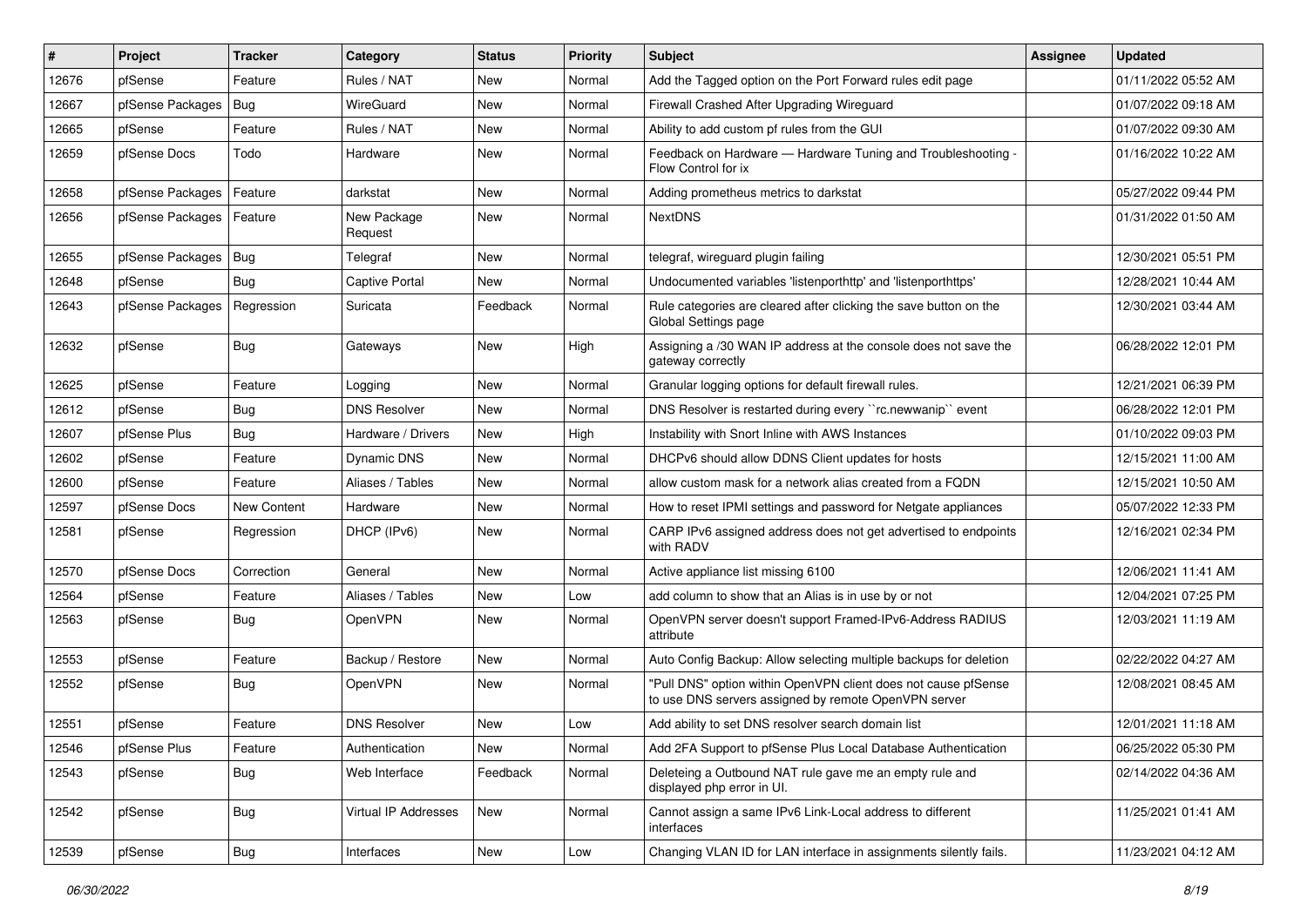| $\vert$ # | Project          | Tracker       | Category                    | <b>Status</b>                 | Priority | <b>Subject</b>                                                                                            | <b>Assignee</b> | <b>Updated</b>      |
|-----------|------------------|---------------|-----------------------------|-------------------------------|----------|-----------------------------------------------------------------------------------------------------------|-----------------|---------------------|
| 12538     | pfSense Packages | Bug           | PIMD                        | New                           | Normal   | PIMD sub-interface bug                                                                                    |                 | 11/20/2021 09:44 PM |
| 12535     | pfSense          | Documentation | Routing                     | New                           | Normal   | Negate Rules function does not match the description                                                      |                 | 11/19/2021 02:03 PM |
| 12534     | pfSense Plus     | Feature       | Hardware / Drivers          | <b>New</b>                    | Normal   | Generate a ISO Image for Remote Restore of pfSense Plus on the<br>XG-1537 and 1541 units with IPMI        |                 | 05/30/2022 10:28 AM |
| 12524     | pfSense Plus     | Feature       | <b>Operating System</b>     | <b>New</b>                    | Normal   | OpenSSL QAT Engine                                                                                        |                 | 04/10/2022 02:54 AM |
| 12522     | pfSense          | Feature       | OpenVPN                     | New                           | Very Low | More flexible Client-Specific Override options for controlling options<br>pushed to clients               |                 | 04/11/2022 03:11 PM |
| 12521     | pfSense          | Feature       | <b>Operating System</b>     | New                           | Very Low | Add the BBR2, QUIC, RACK Congestion Control (CC) protocols                                                |                 | 11/15/2021 07:40 AM |
| 12520     | pfSense Packages | Feature       | Squid                       | New                           | High     | [Squid] - Allow or Deny Mappings from IP/Host/GeoIP sources                                               |                 | 11/12/2021 02:13 PM |
| 12519     | pfSense          | Bug           | Authentication              | New                           | Normal   | Fail authentication using special character in password via the<br>LDAP connector                         |                 | 11/12/2021 07:39 AM |
| 12509     | pfSense          | Bug           | <b>OpenVPN</b>              | <b>New</b>                    | Normal   | Deffered authentication does not work with auth-gen-token<br>external-auth or pusk "auth-token"           |                 | 11/08/2021 04:01 AM |
| 12508     | pfSense          | Bug           | <b>DHCP Relay</b>           | <b>New</b>                    | Normal   | DHCP Relay over VPN                                                                                       |                 | 11/06/2021 11:25 AM |
| 12507     | pfSense Packages | Bug           | softflowd                   | <b>Pull Request</b><br>Review | Normal   | Add support for bi-directional flows in softflowd                                                         |                 | 11/11/2021 03:53 AM |
| 12504     | pfSense          | <b>Bug</b>    | Interfaces                  | New                           | Normal   | BCM57412 NetXtreme-E 10Gb RDMA Ethernet controller issue                                                  |                 | 11/05/2021 04:51 AM |
| 12502     | pfSense Packages | Feature       | syslog-ng                   | New                           | Normal   | Syslog-ng Configuration Library (scl) missing                                                             |                 | 11/02/2021 06:06 PM |
| 12491     | pfSense Packages | Feature       | squidguard                  | New                           | Normal   | squidguard: allow multiple regex                                                                          |                 | 10/28/2021 03:30 PM |
| 12483     | pfSense          | Bug           | Configuration<br>Backend    | <b>New</b>                    | Normal   | GUI creates inconsistent config.xml                                                                       |                 | 10/23/2021 06:48 AM |
| 12473     | pfSense          | Feature       | <b>IPsec</b>                | <b>New</b>                    | Normal   | Allow user adjustment of IPsec Keep Alive periodic checks                                                 |                 | 12/22/2021 05:59 AM |
| 12467     | pfSense          | Bug           | Captive Portal              | <b>New</b>                    | Normal   | CP error on client disconnect after reboot                                                                |                 | 10/17/2021 05:35 AM |
| 12466     | pfSense          | Feature       | <b>OpenVPN</b>              | New                           | Very Low | Option to Disable Renegotiation timer in OpenVPN Server                                                   |                 | 06/27/2022 07:22 AM |
| 12465     | pfSense Packages | Feature       | haproxy                     | New                           | Normal   | Add forwardfor advanced usecases                                                                          |                 | 10/16/2021 07:35 PM |
| 12464     | pfSense          | Bug           | Logging                     | <b>Pull Request</b><br>Review | Normal   | Syslog Auth messages are sent as Emergency Level                                                          |                 | 06/28/2022 12:01 PM |
| 12461     | pfSense Docs     | Todo          | Hardware                    | <b>New</b>                    | Normal   | Improve macOS Serial Command Instructions                                                                 |                 | 10/15/2021 03:47 PM |
| 12459     | pfSense          | Todo          | <b>Virtual IP Addresses</b> | New                           | Normal   | Add IP Alias subnet input validation                                                                      |                 | 10/15/2021 09:35 AM |
| 12458     | pfSense          | Feature       | Authentication              | <b>New</b>                    | Normal   | Use "unixHomeDirectory" instead of "homeDirectory" when LDAP<br>authentication server is Active Directory |                 | 10/15/2021 08:18 AM |
| 12457     | pfSense Docs     | Todo          | Packages                    | <b>New</b>                    | Very Low | Add UPS Configuration Recipes for apcupsd and nut UPS<br>Packages with Common Brand Units                 |                 | 10/18/2021 08:37 AM |
| 12451     | pfSense          | Bug           | <b>Virtual IP Addresses</b> | New                           | Normal   | deleteVIP() does not check RFC2136 Update Source                                                          |                 | 10/13/2021 10:06 AM |
| 12444     | pfSense Packages | Bug           | ntop                        | <b>New</b>                    | Normal   | ntopng throws errors when viewing single host                                                             |                 | 10/11/2021 12:39 PM |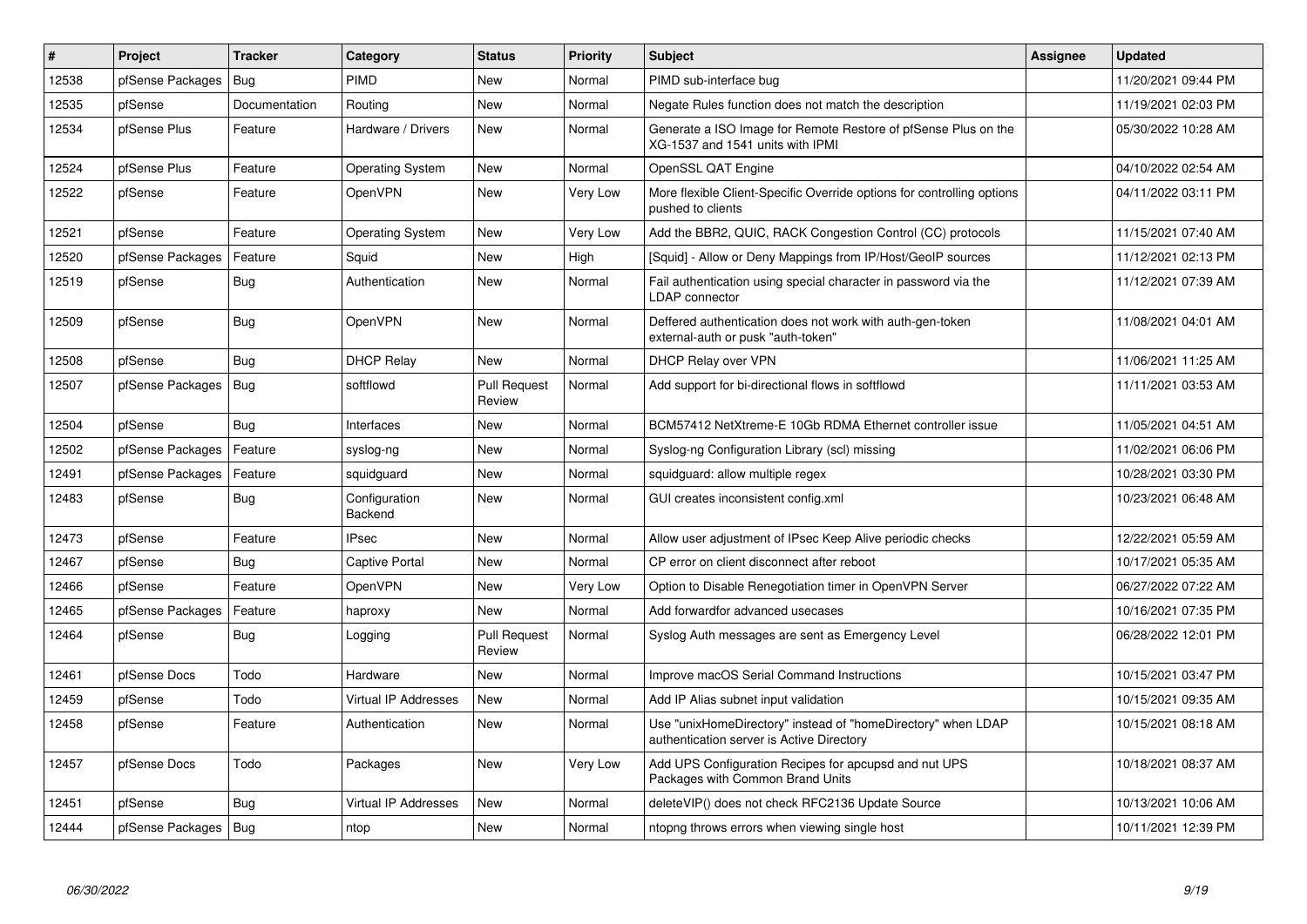| $\#$  | Project                    | <b>Tracker</b> | Category                 | <b>Status</b> | <b>Priority</b> | <b>Subject</b>                                                                                                                   | <b>Assignee</b> | <b>Updated</b>      |
|-------|----------------------------|----------------|--------------------------|---------------|-----------------|----------------------------------------------------------------------------------------------------------------------------------|-----------------|---------------------|
| 12436 | pfSense                    | Bug            | <b>PPPoE Server</b>      | New           | Normal          | Pppoe server config gui does not allow setting of chap<br>authentication, and sets the network start address for allocation to 0 |                 | 10/21/2021 08:15 AM |
| 12427 | pfSense Packages           | Todo           | haproxy                  | New           | Normal          | ha-proxy: action order in the GUI is not keeped in the resulting<br>ha-proxy configuration                                       |                 | 10/06/2021 07:02 AM |
| 12423 | pfSense Packages           | Bug            | pfBlockerNG              | Feedback      | Normal          | Dashboard shows "SQLite database missing, Force Reload DNSBL<br>to recover!"                                                     |                 | 12/31/2021 01:06 PM |
| 12421 | pfSense                    | Bug            | Rules / NAT              | New           | Normal          | IPV6 limiter bug                                                                                                                 |                 | 10/02/2021 08:44 AM |
| 12414 | pfSense Packages           | Bug            | pfBlockerNG              | Feedback      | Normal          | DNSBL SafeSearch page displays input validation error if DoH /<br>DoT blocking is not enabled                                    |                 | 12/30/2021 02:49 PM |
| 12411 | pfSense Docs               | Todo           | <b>High Availability</b> | New           | Normal          | Feedback on High Availability - pfSense XML-RPC Config Sync<br>Overview                                                          |                 | 09/29/2021 10:39 AM |
| 12402 | pfSense Docs               | Todo           | Configuration            | New           | Normal          | Feedback on Configuration - Advanced Configuration Options -<br><b>Notifications</b>                                             |                 | 09/24/2021 12:46 AM |
| 12401 | pfSense                    | Bug            | <b>Traffic Graphs</b>    | New           | Normal          | Traffic graphs with untagged and tagged VLAN on same interface                                                                   |                 | 09/23/2021 09:18 PM |
| 12400 | pfSense Docs               | Correction     | <b>NAT</b>               | New           | Normal          | NAT 1:1 documentation - multi-wan information                                                                                    |                 | 03/13/2022 12:53 PM |
| 12395 | pfSense Docs               | Todo           | Packages                 | New           | Normal          | Feedback on Packages - FRR Package - Border Gateway<br>Protocol - BGP Required Information                                       |                 | 09/21/2021 04:32 PM |
| 12393 | pfSense                    | Bug            | Traffic Shaper (ALTQ)    | <b>New</b>    | Low             | Priority of gOthersLow higher than default queues                                                                                |                 | 09/21/2021 02:48 PM |
| 12382 | pfSense                    | Regression     | <b>OpenVPN</b>           | New           | Normal          | Certificate Depth checking creates OpenVPN micro-outages every<br>time a user authenticates after 2.5.2 upgrade                  |                 | 01/17/2022 04:17 AM |
| 12370 | pfSense                    | Feature        | Rules / NAT              | <b>New</b>    | Low             | Add limiters to Queue column on firewall rule list                                                                               |                 | 09/14/2021 07:37 AM |
| 12369 | pfSense Packages           | Feature        | Mail report              | New           | Low             | Skip If No Content issue                                                                                                         |                 | 09/14/2021 06:40 AM |
| 12367 | pfSense                    | Todo           | Installer                | New           | Normal          | ZFS: Do not show memstick disk on target list                                                                                    |                 | 09/13/2021 07:37 AM |
| 12358 | pfSense Packages           | Feature        | pfBlockerNG              | <b>New</b>    | Normal          | IP List Copy/Import/Export                                                                                                       |                 | 09/09/2021 01:56 PM |
| 12357 | pfSense                    | Bug            | Captive Portal           | New           | Normal          | Captive Portal popup Logout button loads full login page in popup<br>when clicked                                                |                 | 10/27/2021 12:10 PM |
| 12343 | pfSense                    | Feature        | Diagnostics              | <b>New</b>    | Low             | Real time traffic monitoring                                                                                                     |                 | 09/06/2021 01:26 PM |
| 12338 | pfSense Packages           | Bug            | <b>RRD Summary</b>       | New           | Normal          | RRD Summary does not report data on 3100                                                                                         |                 | 04/15/2022 02:54 PM |
| 12330 | pfSense Packages           | Bug            | pfBlockerNG              | Feedback      | Normal          | pfBlockerNG devel creating invalid NAT rules on boot                                                                             |                 | 04/21/2022 12:40 PM |
| 12329 | pfSense Packages           | Feature        | Avahi                    | New           | Normal          | Add optional floating firewall rules for IPv4 and IPv6                                                                           |                 | 02/09/2022 04:43 PM |
| 12308 | pfSense Packages   Feature |                | New Package<br>Request   | New           | Normal          | Dynamicaly Update Firewall Aliases from OpenVPN LDAP Group<br>membership of the connected user                                   |                 | 08/27/2021 12:51 AM |
| 12300 | pfSense                    | Feature        | Hardware / Drivers       | New           | Normal          | Add Aquantia Atlantic driver to pfsense                                                                                          |                 | 09/14/2021 06:49 AM |
| 12286 | pfSense Packages           | Bug            | FreeRADIUS               | New           | Normal          | Add support for ntlm_auth in LDAP                                                                                                |                 | 08/20/2021 08:27 AM |
| 12283 | pfSense                    | <b>Bug</b>     | Authentication           | New           | Normal          | LDAP/RADIUS authentication servers configuration does not allow<br>source IP address to be specified                             |                 | 08/20/2021 01:15 AM |
| 12268 | pfSense Docs               | Todo           | <b>Firewall Rules</b>    | New           | Normal          | Feedback on Firewall - Aliases                                                                                                   |                 | 08/17/2021 12:55 AM |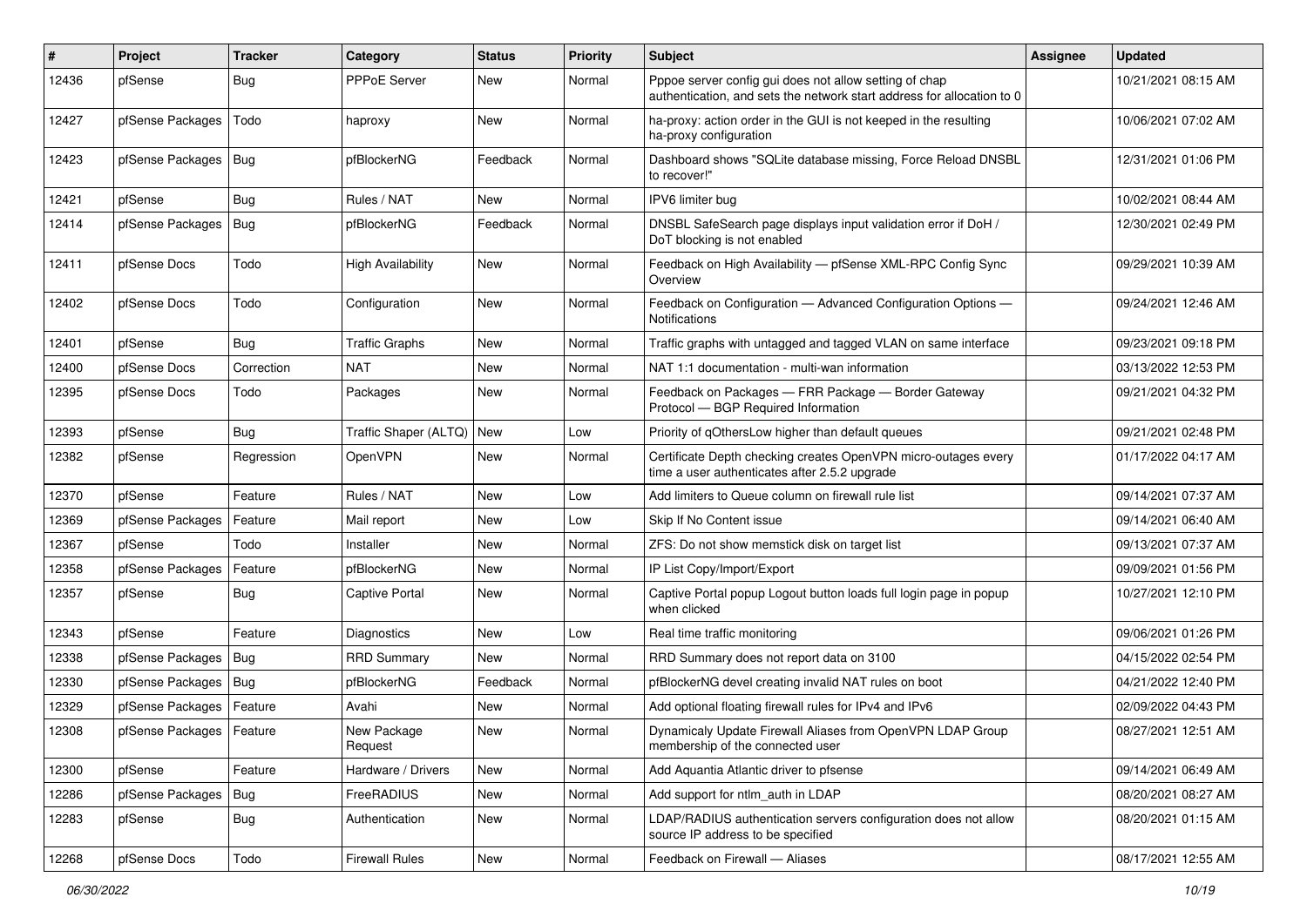| #     | Project                    | <b>Tracker</b> | Category                 | <b>Status</b>                 | <b>Priority</b> | <b>Subject</b>                                                                                | <b>Assignee</b> | <b>Updated</b>      |
|-------|----------------------------|----------------|--------------------------|-------------------------------|-----------------|-----------------------------------------------------------------------------------------------|-----------------|---------------------|
| 12260 | pfSense Packages           | Bug            | ntop                     | New                           | Normal          | Update popup and version missmatch?                                                           |                 | 01/08/2022 05:53 AM |
| 12259 | pfSense                    | Bug            | <b>Operating System</b>  | New                           | Normal          | Intel em NICs Suffering Performance Degradation on FreeBSD12                                  |                 | 02/25/2022 09:28 PM |
| 12258 | pfSense Packages           | Bug            | WireGuard                | Feedback                      | Normal          | Copy key buttons only work in HTTPS mode                                                      |                 | 02/03/2022 04:57 AM |
| 12249 | pfSense                    | Bug            | Backup / Restore         | New                           | Normal          | HAProxy causing failed ACB backups                                                            |                 | 11/15/2021 11:58 PM |
| 12248 | pfSense                    | Feature        | Package System           | <b>New</b>                    | Low             | Package Update Availability Notification                                                      |                 | 11/28/2021 10:02 AM |
| 12243 | pfSense                    | Todo           | Package System           | New                           | Normal          | Implement "`plugin_interfaces()`"                                                             |                 | 02/07/2022 03:50 AM |
| 12237 | pfSense Docs               | Todo           | Hardware                 | New                           | Normal          | Feedback on Hardware - Hardware Tuning and Troubleshooting                                    |                 | 08/10/2021 03:13 AM |
| 12215 | pfSense                    | Regression     | OpenVPN                  | Feedback                      | Normal          | OpenVPN does not resync when running on a gateway group                                       |                 | 12/22/2021 05:49 AM |
| 12214 | pfSense Docs               | Todo           | General                  | New                           | Low             | Connect to WebGui.                                                                            |                 | 08/05/2021 04:39 AM |
| 12190 | pfSense                    | Feature        | Rules / NAT              | <b>New</b>                    | Normal          | Add ability to reference ipv6 prefix in firewall rules and aliases                            |                 | 08/05/2021 01:47 PM |
| 12188 | pfSense Packages           | Bug            | OpenVPN Client<br>Export | New                           | Normal          | client export breaks multi remote configurations                                              |                 | 10/02/2021 05:58 PM |
| 12183 | pfSense                    | Regression     | Interfaces               | <b>New</b>                    | Low             | Changing MAC address for PPP parent interface stopped working                                 |                 | 04/20/2022 04:16 PM |
| 12179 | pfSense Packages           | Feature        | qemu-guest-agent         | New                           | Normal          | QEMU package                                                                                  |                 | 07/30/2021 08:02 AM |
| 12178 | pfSense Packages   Bug     |                | WireGuard                | New                           | Low             | WireGuard always shows 'Configuring WireGuard tunnelsdone.'<br>message on boot                |                 | 07/30/2021 06:58 AM |
| 12176 | pfSense                    | Todo           | Interfaces               | <b>Pull Request</b><br>Review | Normal          | Hide WireGuard interfaces on appropriate pages                                                |                 | 08/11/2021 12:52 AM |
| 12162 | pfSense Docs               | Todo           | Products                 | New                           | Normal          | Add "usb reset" as possible solution for non-booting flash drives on<br>the SG-1100           |                 | 10/07/2021 02:19 PM |
| 12139 | pfSense                    | Feature        | <b>DNS Forwarder</b>     | <b>New</b>                    | Normal          | Add support in for specifying a DNSMASQ configuration file                                    |                 | 07/16/2021 09:45 PM |
| 12130 | pfSense Packages           | Bug            | Zeek                     | New                           | Normal          | Zeek fails to start                                                                           |                 | 07/15/2021 02:00 AM |
| 12126 | pfSense Packages           | Bug            | FreeRADIUS               | New                           | Normal          | freeradius3 0.15.7 31                                                                         |                 | 10/11/2021 08:21 AM |
| 12122 | pfSense                    | Bug            | Web Interface            | <b>New</b>                    | Normal          | Perform greedy actions asychronously                                                          |                 | 07/10/2021 01:10 PM |
| 12121 | pfSense                    | Feature        | OpenVPN                  | New                           | Normal          | Wider "local network(s)" fields in OpenVPN server configuration                               |                 | 07/19/2021 07:37 AM |
| 12120 | pfSense                    | Feature        | <b>DHCP Relay</b>        | New                           | Normal          | Permit several sets of destination DHCP servers in DHCP relay                                 |                 | 07/11/2021 05:41 PM |
| 12114 | pfSense Packages           | Bug            | syslog-ng                | Feedback                      | Normal          | syslog-ng only binds to the last specified interface                                          |                 | 04/21/2022 12:40 PM |
| 12098 | pfSense Docs               | Correction     | Configuration            | New                           | Normal          | Feedback on pfSense Configuration Recipes - Accessing a<br>CPE/Modem from Inside the Firewall |                 | 07/02/2021 02:30 AM |
| 12097 | pfSense Packages   Feature |                | pfBlockerNG              | New                           | Normal          | Add dnsbl and geoip logs to system log                                                        |                 | 07/06/2021 01:25 PM |
| 12095 | pfSense                    | Bug            | Authentication           | New                           | Normal          | Memory leak in pcscd                                                                          |                 | 06/01/2022 01:01 PM |
| 12091 | pfSense                    | Feature        | Authentication           | New                           | Normal          | RFE: Add support for sssd authentication                                                      |                 | 12/10/2021 04:55 PM |
| 12084 | pfSense Packages           | Bug            | <b>FRR</b>               | New                           | Normal          | libfrr.so.0 error on SG-1100                                                                  |                 | 06/26/2021 08:22 AM |
| 12077 | pfSense                    | Feature        | Gateways                 | New                           | Normal          | Allow stick-connections per gateway group                                                     |                 | 06/24/2021 08:45 AM |
| 12073 | pfSense Packages   Bug     |                | NET-SNMP                 | Feedback                      | Normal          | netsnmptrapd.conf syntax is wrong                                                             |                 | 04/21/2022 12:40 PM |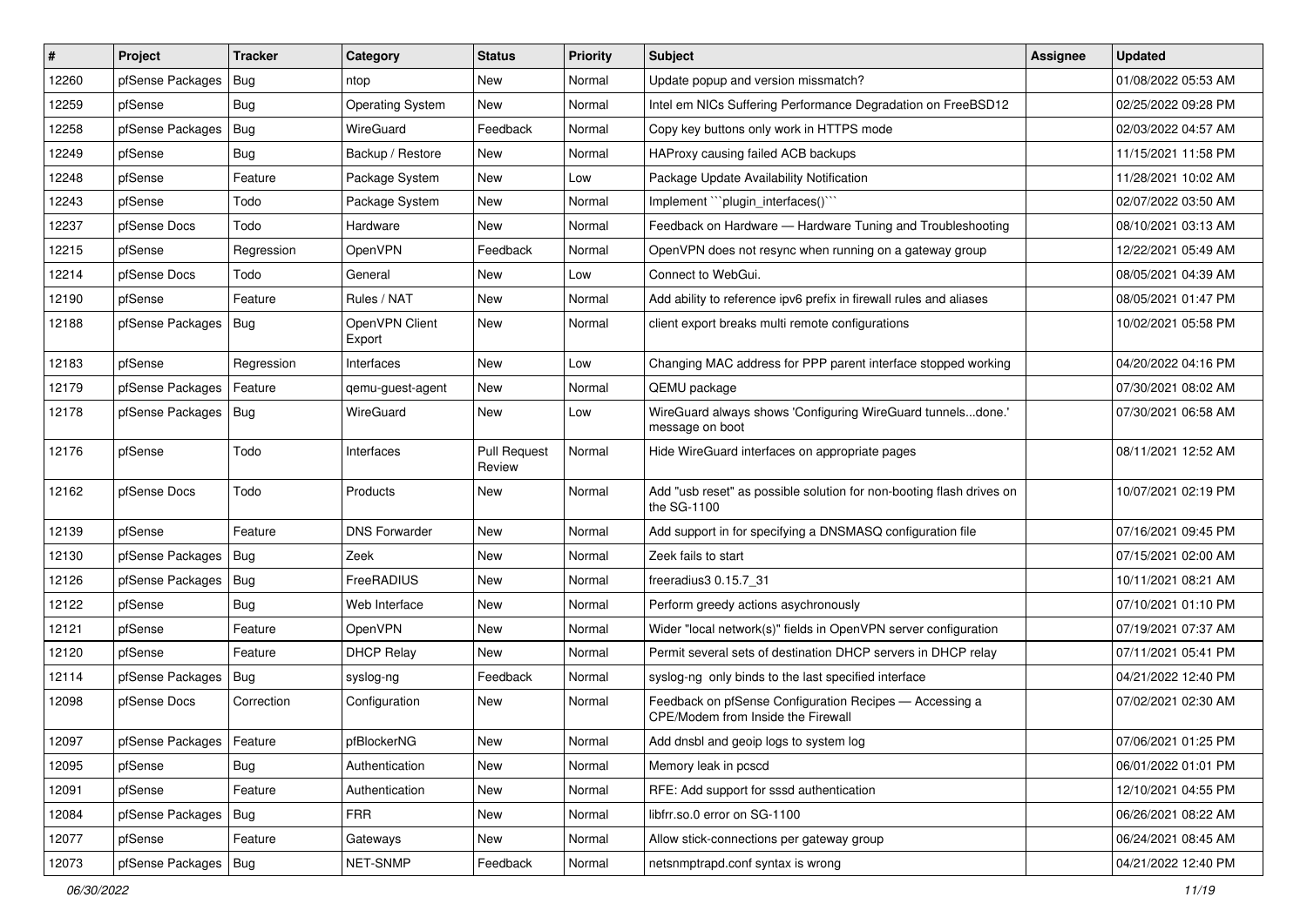| #     | Project          | <b>Tracker</b> | Category                | <b>Status</b> | <b>Priority</b> | <b>Subject</b>                                                                             | Assignee | <b>Updated</b>      |
|-------|------------------|----------------|-------------------------|---------------|-----------------|--------------------------------------------------------------------------------------------|----------|---------------------|
| 12070 | pfSense          | Bug            | DHCP (IPv4)             | New           | Low             | <b>VLAN0 for WAN DHCP</b>                                                                  |          | 12/23/2021 04:31 PM |
| 12067 | pfSense          | Bug            | DHCP (IPv4)             | New           | Very Low        | <b>DHCP Monitoring Statistics Error</b>                                                    |          | 06/21/2021 08:39 AM |
| 12066 | pfSense          | Feature        | <b>Operating System</b> | New           | Very Low        | Include man and man pages for all core programs and packages                               |          | 06/21/2021 07:44 AM |
| 12063 | pfSense Docs     | Todo           | Dynamic DNS             | New           | Normal          | Feedback on Services - Dynamic DNS - Configuring RFC 2136<br>Dynamic DNS updates           |          | 06/18/2021 06:24 PM |
| 12056 | pfSense          | Bug            | Logging                 | New           | Normal          | Filterlog says "Unknown Option %u"                                                         |          | 06/18/2021 05:51 AM |
| 12055 | pfSense          | Feature        | Virtual IP Addresses    | Feedback      | Normal          | Option to disable XMLRPC Sync for Loopback Virtual IPs                                     |          | 06/18/2021 09:05 AM |
| 12033 | pfSense Packages | Bug            | pfBlockerNG             | <b>New</b>    | Normal          | maxmindb and _sqlite3 modules not found                                                    |          | 10/01/2021 04:42 AM |
| 12025 | pfSense          | Todo           | Web Interface           | New           | Very Low        | Add 1:1 Validation to Notify Someone They are 1:1 NAT'ing an<br><b>Interface Address</b>   |          | 06/11/2021 10:05 AM |
| 12013 | pfSense          | Bug            | Logging                 | <b>New</b>    | Low             | Reading log data is inefficient in certain cases                                           |          | 06/08/2021 07:35 AM |
| 12009 | pfSense Packages | Bug            | Zabbix                  | New           | Normal          | Zabbix Agent starts twice by /etc/rc.start_packages                                        |          | 06/08/2021 01:35 AM |
| 11992 | pfSense          | Bug            | Virtual IP Addresses    | Confirmed     | High            | GRE Tunnel - Does not work with a virtual IP as endpoint                                   |          | 06/04/2021 01:16 AM |
| 11980 | pfSense Packages | <b>Bug</b>     | FreeRADIUS              | Feedback      | Normal          | EAP does not work with SQL backend                                                         |          | 07/21/2021 07:24 AM |
| 11974 | pfSense          | Feature        | <b>XMLRPC</b>           | <b>New</b>    | Normal          | XMLRPC synchronization for igmmproxy settings                                              |          | 05/29/2021 03:58 PM |
| 11970 | pfSense Packages | Bug            | Coreboot                | <b>New</b>    | Normal          | Netgate Firmware Upgrade Doesn't Work on XG-2758                                           |          | 04/21/2022 12:39 PM |
| 11963 | pfSense Packages | Feature        | <b>FRR</b>              | New           | Normal          | Dynamically change OSPF interface costs on selected interfaces<br>on CARP event            |          | 05/26/2021 04:13 AM |
| 11960 | pfSense          | Bug            | Gateway Monitoring      | Feedback      | Normal          | Gateway Monitoring Traffic Goes Out Default Gateway                                        |          | 12/20/2021 05:43 AM |
| 11956 | pfSense          | Feature        | Web Interface           | New           | Normal          | "add" button in the top of pages with many user-added items                                |          | 07/10/2021 01:01 PM |
| 11954 | pfSense          | Feature        | <b>IGMP Proxy</b>       | New           | Normal          | Multicast limits                                                                           |          | 05/25/2021 12:36 AM |
| 11953 | pfSense          | Bug            | <b>IGMP Proxy</b>       | New           | Normal          | XG-1541 crashes when igmpproxy is enabled and network<br>interfaces status change          |          | 05/24/2021 04:55 PM |
| 11944 | pfSense Docs     | Todo           | Packages                | New           | Normal          | Feedback on Packages - FRR Package - Bidirectional<br><b>Forwarding Detection</b>          |          | 05/21/2021 12:57 AM |
| 11936 | pfSense Packages | Bug            | <b>FRR</b>              | Incomplete    | High            | FRR does not connect BGP when using password                                               |          | 05/19/2021 08:12 AM |
| 11931 | pfSense Packages | Feature        | <b>ACME</b>             | <b>New</b>    | Normal          | Add support for validating a domain's ownership via Google Cloud<br>Cloud DNS              |          | 02/15/2022 03:18 AM |
| 11927 | pfSense          | Feature        | DHCP (IPv4)             | Feedback      | Normal          | Allow DHCP not to serve a gateway - small fix                                              |          | 01/03/2022 04:17 PM |
| 11925 | pfSense          | Bug            | OpenVPN                 | New           | Normal          | Calling-Station-Id always set to WAN IP                                                    |          | 05/14/2021 09:27 AM |
| 11921 | pfSense          | Feature        | <b>DNS Resolver</b>     | New           | Very Low        | Feature Request: Compile unbound with EDNS Client Subnet<br>(ECS) module (--enable-subnet) |          | 05/14/2021 07:29 AM |
| 11920 | pfSense Plus     | Feature        | Authentication          | New           | Normal          | SAML Authentication for pfSense (VPN and webConfigurator)                                  |          | 05/14/2021 12:56 AM |
| 11898 | pfSense Packages | Bug            | apcupsd                 | New           | Normal          | PHP error from apcupsd dashboard widget                                                    |          | 05/07/2021 09:12 AM |
| 11890 | pfSense Packages | Feature        | New Package<br>Request  | New           | Normal          | Browser-based "clientless" VPN                                                             |          | 05/05/2021 07:26 AM |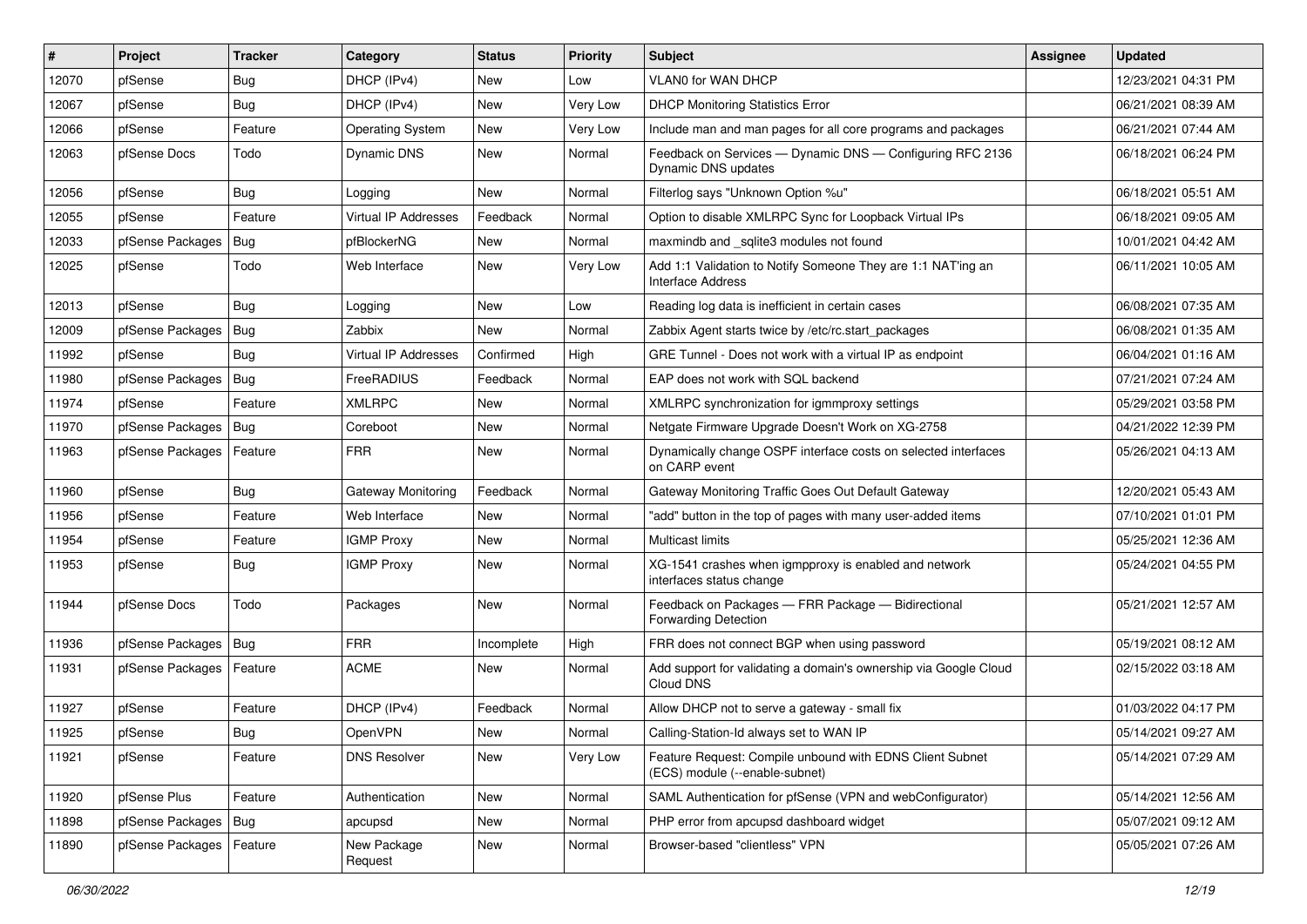| #     | Project                    | <b>Tracker</b> | Category                 | <b>Status</b> | <b>Priority</b> | <b>Subject</b>                                                                                           | <b>Assignee</b> | <b>Updated</b>      |
|-------|----------------------------|----------------|--------------------------|---------------|-----------------|----------------------------------------------------------------------------------------------------------|-----------------|---------------------|
| 11876 | pfSense                    | Feature        | Hardware / Drivers       | New           | Normal          | OpenSSL does not use QAT acceleration on pfSense Plus<br>21.02-RELEASE-p1 or 21.05-DEVELOPMENT           |                 | 05/03/2021 08:02 AM |
| 11872 | pfSense                    | Bug            | Interfaces               | New           | Normal          | gif interfaces reporting incorrect traffic counters                                                      |                 | 12/30/2021 04:00 AM |
| 11871 | pfSense Docs               | Correction     | Products                 | <b>New</b>    | Normal          | SG-2100 must be manually power cycled after installation                                                 |                 | 10/07/2021 02:19 PM |
| 11856 | pfSense                    | Feature        | Diagnostics              | <b>New</b>    | Normal          | Replace/add Alias or DNS names for known LAN addresses in the<br>State table                             |                 | 04/27/2021 08:01 AM |
| 11848 | pfSense Packages           | Bug            | Squid                    | New           | Normal          | Issue with squid cache download speed                                                                    |                 | 04/23/2021 09:30 PM |
| 11841 | pfSense Packages           | <b>Bug</b>     | <b>FRR</b>               | <b>New</b>    | Normal          | FRR access lists default bahavior changed to permit by default                                           |                 | 04/22/2021 09:52 AM |
| 11837 | pfSense Packages           | Feature        | <b>FRR</b>               | New           | Low             | Increase field length of FRR Networks in Access Lists and Prefix<br>Lists                                |                 | 04/22/2021 07:10 AM |
| 11835 | pfSense Packages           | Bug            | <b>FRR</b>               | New           | Normal          | FRR OSPF redistributed connected routes disappearing                                                     |                 | 04/22/2021 07:11 AM |
| 11827 | pfSense Packages           | Feature        | <b>ACME</b>              | <b>New</b>    | Normal          | Please include acme deploy folder/scripts                                                                |                 | 03/06/2022 04:31 AM |
| 11826 | pfSense Packages           | Feature        | <b>ACME</b>              | <b>New</b>    | Normal          | Preserve acme SAN Method parameters for new cert creations                                               |                 | 04/20/2021 02:02 PM |
| 11823 | pfSense Packages           | Feature        | FRR                      | New           | Normal          | Route handling enhancements                                                                              |                 | 04/19/2021 06:23 PM |
| 11802 | pfSense Packages           | Bug            | FreeRADIUS               | New           | Normal          | FreeRADIUS sync                                                                                          |                 | 05/10/2021 04:18 AM |
| 11786 | pfSense                    | Bug            | <b>Services</b>          | New           | Normal          | SSH incomplete setup and startup fail while recovering XML<br>backup in a fresh install of pfSense 2.5.0 |                 | 04/17/2021 01:36 PM |
| 11784 | pfSense Packages           | Feature        | squidguard               | <b>New</b>    | Normal          | squidguard auto update blacklist option                                                                  |                 | 04/06/2021 01:53 AM |
| 11780 | pfSense Packages           | Bug            | Suricata                 | New           | Very High       | Suricata package fails to prune suricata.log                                                             |                 | 08/06/2021 07:18 AM |
| 11778 | pfSense                    | Bug            | <b>OpenVPN</b>           | <b>New</b>    | Normal          | OpenVPN uses 100% CPU after experiencing packet loss                                                     |                 | 02/28/2022 07:38 AM |
| 11777 | pfSense Packages           | Bug            | Unbound                  | <b>New</b>    | Very Low        | Input validation prevents DNS Resolver from being disabled                                               |                 | 04/05/2021 05:51 PM |
| 11772 | pfSense Plus               | Feature        | Multi-WAN                | New           | Normal          | Layer 2 Tunnel Bonding Capability                                                                        |                 | 06/05/2021 03:27 PM |
| 11770 | pfSense Plus               | Bug            | Hardware / Drivers       | <b>New</b>    | Normal          | Pantech UML295 USB Modem No Longer Functional                                                            |                 | 04/01/2021 11:28 AM |
| 11763 | pfSense Packages           | Bug            | Status_Monitoring        | New           | Normal          | Traffic graphs refresh issue                                                                             |                 | 05/03/2021 09:44 AM |
| 11761 | pfSense                    | Bug            | L <sub>2</sub> TP        | New           | Normal          | L2TP/IPsec VPN : PPP LCP negotiation occurs before user<br>authentication                                |                 | 03/31/2021 04:52 AM |
| 11759 | pfSense                    | Bug            | Dashboard                | New           | Normal          | Traffic graphs on dashboard double upload on pppoe links                                                 |                 | 12/30/2021 04:00 AM |
| 11757 | pfSense                    | Feature        | <b>XMLRPC</b>            | New           | Normal          | Allow XMLRPC sync to bypass default auth server in favor of local<br>database                            |                 | 03/30/2021 03:18 PM |
| 11749 | pfSense Packages   Feature |                | pfBlockerNG              | New           | Normal          | Option to disable NAT rule creation                                                                      |                 | 04/06/2021 11:45 PM |
| 11742 | pfSense Packages           | <b>Bug</b>     | Suricata                 | New           | Normal          | Blocking / Unblocking is not working correctly.                                                          |                 | 09/01/2021 11:08 AM |
| 11739 | pfSense Docs               | New Content    | <b>High Availability</b> | New           | Normal          | Manual Outbound NAT rules in HA setup                                                                    |                 | 07/09/2021 08:26 AM |
| 11732 | pfSense Plus               | Feature        | Hardware / Drivers       | New           | Normal          | Add VXLAN Support to pfSense Plus                                                                        |                 | 03/15/2022 02:35 AM |
| 11731 | pfSense                    | Bug            | Hardware / Drivers       | New           | Normal          | Missing support for Realtek USB NICs                                                                     |                 | 03/30/2021 04:32 AM |
| 11730 | pfSense                    | Bug            | Web Interface            | New           | Normal          | Improve visibility of option selections in dark themes                                                   |                 | 03/25/2021 09:38 PM |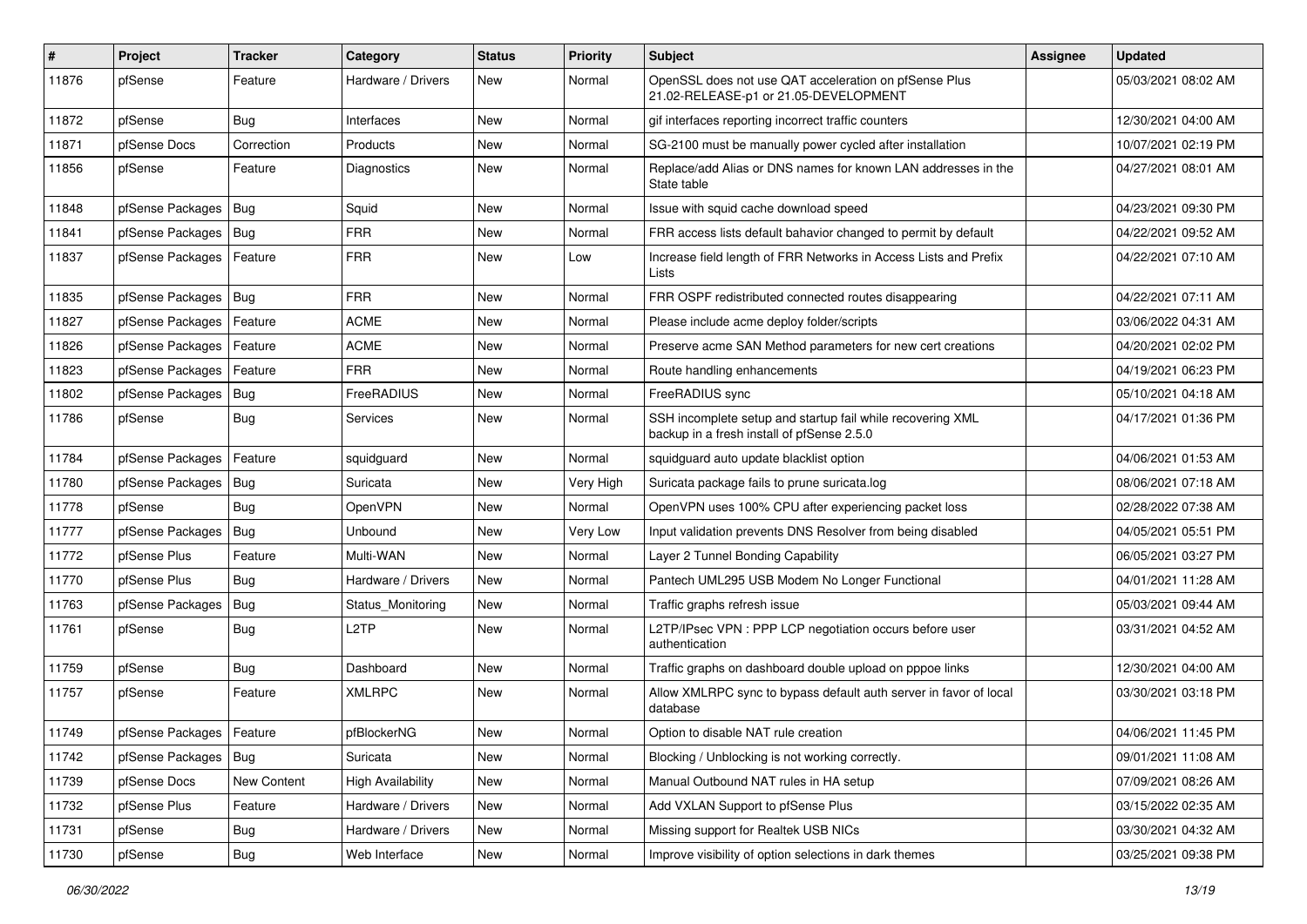| #     | Project                    | <b>Tracker</b> | Category               | <b>Status</b>                 | <b>Priority</b> | <b>Subject</b>                                                                                                                                                                                  | <b>Assignee</b> | <b>Updated</b>      |
|-------|----------------------------|----------------|------------------------|-------------------------------|-----------------|-------------------------------------------------------------------------------------------------------------------------------------------------------------------------------------------------|-----------------|---------------------|
| 11724 | pfSense                    | <b>Bug</b>     | Package System         | <b>New</b>                    | Normal          | Packages unexpectedly removed when changing update branches                                                                                                                                     |                 | 03/29/2021 08:09 AM |
| 11717 | pfSense                    | <b>Bug</b>     | Rules / NAT            | <b>New</b>                    | Normal          | Incorrect port forwarding rules if Destination port alias is not equal<br>to Redirect target port alias                                                                                         |                 | 03/22/2021 06:06 AM |
| 11715 | pfSense                    | Bug            | <b>OpenVPN</b>         | <b>New</b>                    | Normal          | OpenVPN MTU                                                                                                                                                                                     |                 | 03/22/2021 01:35 AM |
| 11714 | pfSense Docs               | New Content    | High Availability      | <b>New</b>                    | Normal          | Feedback on Troubleshooting - Troubleshooting High Availability<br><b>DHCP Failover</b>                                                                                                         |                 | 03/21/2021 05:58 PM |
| 11703 | pfSense Packages           | Feature        | <b>FRR</b>             | <b>New</b>                    | Normal          | add Krill and Routinator support BGP RPKI                                                                                                                                                       |                 | 03/18/2021 07:47 PM |
| 11666 | pfSense                    | Bug            | Logging                | New                           | Normal          | GUI Firewall log search not parsing filter.log beyond hard coded<br>limit                                                                                                                       |                 | 03/12/2021 11:38 AM |
| 11657 | pfSense                    | Bug            | Interfaces             | <b>New</b>                    | Normal          | netmap ring reinit error                                                                                                                                                                        |                 | 03/18/2021 10:32 PM |
| 11650 | pfSense Packages           | Bug            | <b>FRR</b>             | <b>New</b>                    | Very Low        | FRR configuration broken on restore of manually edited FRR config<br>sections                                                                                                                   |                 | 03/10/2021 08:50 AM |
| 11648 | pfSense Docs               | Todo           | Packages               | <b>New</b>                    | Normal          | Feedback on Packages - AWS VPC Wizard - pfSense Plus<br><b>Configuration Details</b>                                                                                                            |                 | 03/10/2021 06:30 AM |
| 11641 | pfSense                    | <b>Bug</b>     | Interfaces             | <b>New</b>                    | Normal          | On xn based interfaces without the VLANMTU flag the first VLAN<br>tag defined does not follow the parent interface MTU settings. All<br>subsequent VLAN tags follow the parent interface's MTU. |                 | 03/09/2021 06:42 PM |
| 11634 | pfSense Packages           | Regression     | <b>BIND</b>            | <b>New</b>                    | Normal          | bind hangs when pfsense is reconnecting as an openypn client to a<br>TUN openvpn server                                                                                                         |                 | 03/14/2021 07:23 AM |
| 11625 | pfSense                    | Feature        | OpenVPN                | <b>New</b>                    | Normal          | Cisco-AVPair aliases support                                                                                                                                                                    |                 | 03/05/2021 12:35 AM |
| 11622 | pfSense Docs               | Todo           | <b>IPsec</b>           | <b>New</b>                    | Normal          | Update pfSense VPC VPN Configuration Wizard docs                                                                                                                                                |                 | 03/04/2021 09:36 AM |
| 11619 | pfSense                    | Bug            | Upgrade                | <b>New</b>                    | Normal          | Unable to upgrade 2.4.4-p3 to 2.5/21.02-p1                                                                                                                                                      |                 | 08/15/2021 10:00 AM |
| 11610 | pfSense Packages           | <b>Bug</b>     | <b>NET-SNMP</b>        | <b>New</b>                    | Normal          | NET-SNMP is not setting the correct permissions on AgentX                                                                                                                                       |                 | 06/28/2021 07:54 AM |
| 11608 | pfSense Docs               | New Content    | Products               | <b>New</b>                    | Normal          | Interfaces order of XG-7100 Quad-Port 10GbE Fiber SFP+<br><b>Installation Kit</b>                                                                                                               |                 | 03/03/2021 07:14 AM |
| 11604 | pfSense                    | Feature        | WireGuard              | <b>New</b>                    | Normal          | WireGuard Dynamic Listen Port Randomization                                                                                                                                                     |                 | 03/19/2021 10:59 AM |
| 11592 | pfSense Packages           | <b>Bug</b>     | node exporter          | <b>New</b>                    | Normal          | Node exporter can not read system statistics                                                                                                                                                    |                 | 10/15/2021 09:37 PM |
| 11589 | pfSense                    | Feature        | <b>Traffic Graphs</b>  | <b>Pull Request</b><br>Review | Low             | Fix iftop experimental traffic fetcher, unify and improve output style                                                                                                                          |                 | 03/03/2021 03:30 PM |
| 11588 | pfSense                    | Feature        | <b>WireGuard</b>       | <b>New</b>                    | Low             | Automatically suggest next IP address in Wireguard interface<br>subnet when creating a peer                                                                                                     |                 | 12/22/2021 03:35 AM |
| 11579 | pfSense Packages           | Feature        | Snort                  | <b>New</b>                    | Normal          | Snort alerts or blocks trigger notifications                                                                                                                                                    |                 | 03/01/2021 03:26 AM |
| 11573 | pfSense Packages           | Feature        | New Package<br>Request | New                           | Normal          | <b>Custom Commands</b>                                                                                                                                                                          |                 | 03/16/2021 07:28 PM |
| 11572 | pfSense Packages           | <b>Bug</b>     | pfBlockerNG            | <b>New</b>                    | High            | Auto created firewall rules have IPv4 as protocol only - even for<br>IPv6 lists.                                                                                                                |                 | 06/25/2022 10:59 AM |
| 11567 | pfSense Packages   Feature |                | Mail report            | New                           | Normal          | Email report add a note filed request                                                                                                                                                           |                 | 02/27/2021 03:44 PM |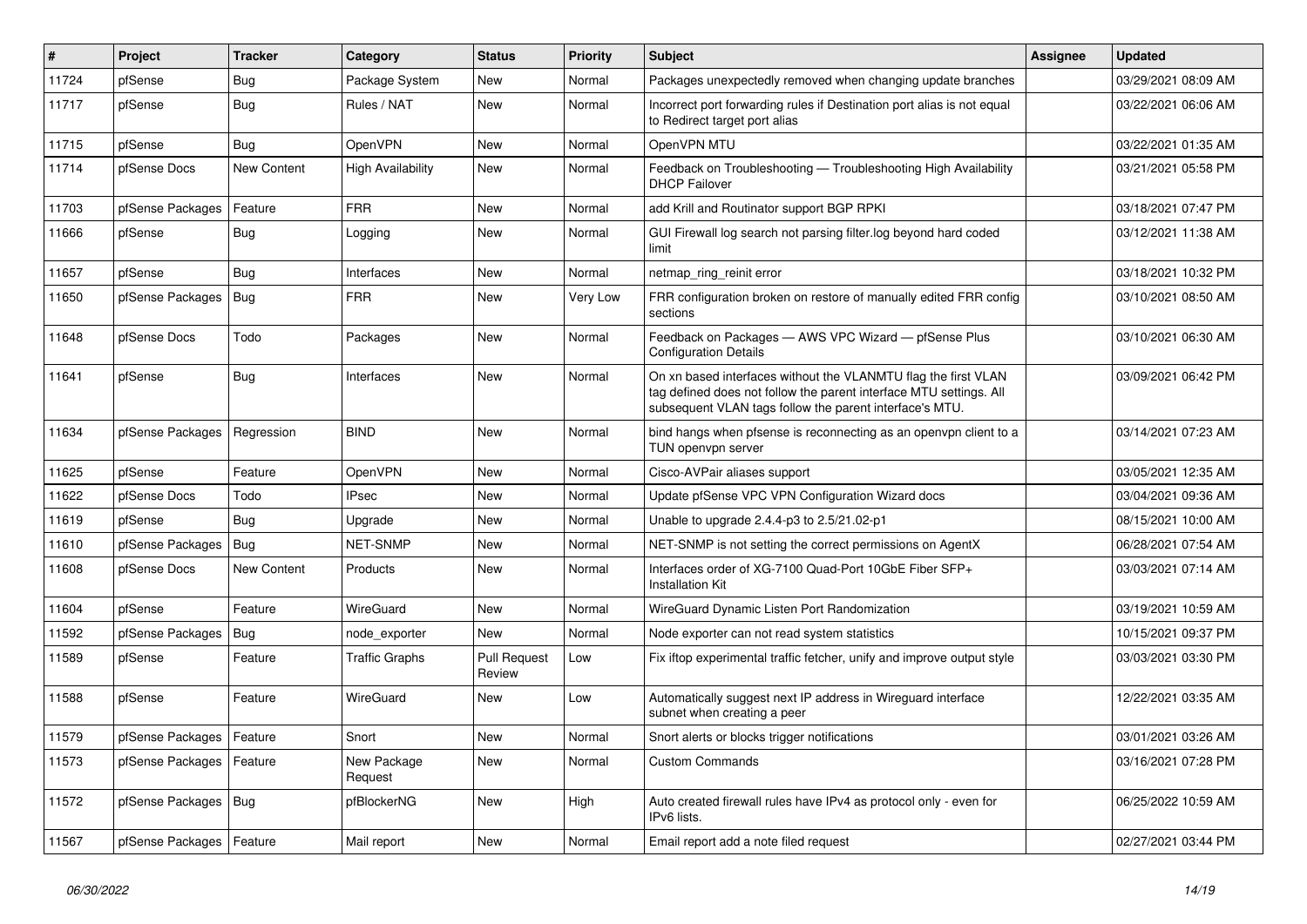| #     | Project                | <b>Tracker</b> | Category               | <b>Status</b>                 | <b>Priority</b> | <b>Subject</b>                                                                                                 | <b>Assignee</b> | <b>Updated</b>      |
|-------|------------------------|----------------|------------------------|-------------------------------|-----------------|----------------------------------------------------------------------------------------------------------------|-----------------|---------------------|
| 11566 | pfSense                | Bug            | Web Interface          | New                           | Low             | Firewall Maximum Table Entries "default size" is whatever is<br>entered                                        |                 | 02/27/2021 10:01 AM |
| 11563 | pfSense Packages       | Bug            | <b>BIND</b>            | New                           | High            | BIND GUI writes TXT records > 255 characters                                                                   |                 | 02/27/2021 07:11 AM |
| 11556 | pfSense                | Bug            | Rules / NAT            | New                           | Normal          | Kill all states associated with a NAT address                                                                  |                 | 03/19/2021 10:29 AM |
| 11548 | pfSense                | Bug            | Rules / NAT            | <b>New</b>                    | Normal          | "rule expands to no valid combination" error from port forward<br>automatic rule mixing IPv4 and IPv6 elements |                 | 02/27/2021 03:18 PM |
| 11541 | pfSense                | Bug            | OpenVPN                | New                           | Normal          | OpenVPN status does not work properly when set to TCP and<br>Concurrent Connections = 1                        |                 | 03/02/2021 02:27 PM |
| 11534 | pfSense Packages       | Regression     | <b>FreeRADIUS</b>      | New                           | High            | FreeRADIUS EAP anonymous connection forbidden out-of-tunnel                                                    |                 | 07/14/2021 02:32 AM |
| 11530 | pfSense Packages   Bug |                | ntop                   | Feedback                      | Low             | ntopng 4.2 needs to be updated to 4.3, Bug when accessing a host<br>for details                                |                 | 03/05/2022 08:35 PM |
| 11525 | pfSense Packages       | Bug            | Suricata               | New                           | Normal          | pfsense 2.5.0 release version for vlan issue to suricata                                                       |                 | 11/11/2021 08:16 AM |
| 11522 | pfSense Packages       | Bug            | Zabbix                 | New                           | Normal          | fping6 error                                                                                                   |                 | 02/24/2021 07:13 AM |
| 11509 | pfSense Packages       | Bug            | LCDProc                | New                           | Low             | LCD package - not starting at boot - stop and start in Status<br>Window not possible                           |                 | 02/23/2021 10:55 AM |
| 11508 | pfSense                | Todo           | Web Interface          | <b>Pull Request</b><br>Review | Low             | Update SimplePie to to v1.5.6                                                                                  |                 | 02/23/2021 07:23 AM |
| 11503 | pfSense                | Bug            | OpenVPN                | New                           | Normal          | Using multiple authentication backends on an OpenVPN server<br>fails                                           |                 | 02/23/2021 12:23 PM |
| 11493 | pfSense Packages       | Bug            | Zabbix                 | New                           | Very Low        | After upgrade zabbix proxy wont start                                                                          |                 | 02/21/2021 05:31 AM |
| 11490 | pfSense Packages       | Bug            | Service Watchdog       | New                           | Very Low        | Service Watchdog - Impacts Reboots and Package Updates                                                         |                 | 02/22/2021 12:07 PM |
| 11479 | pfSense Packages       | Bug            | snmptt                 | New                           | Normal          | snmptt 1.4.2 does not work in daemon mode                                                                      |                 | 02/20/2021 04:37 PM |
| 11473 | pfSense                | Bug            | Web Interface          | <b>New</b>                    | Normal          | System Activity shows invalid data on SG-3100                                                                  |                 | 02/19/2021 08:12 PM |
| 11440 | pfSense                | Feature        | Web Interface          | <b>New</b>                    | Low             | Expand collapsed sections by clicking anywhere on header                                                       |                 | 10/28/2021 01:35 PM |
| 11438 | pfSense                | Feature        | Hardware / Drivers     | New                           | Low             | Allow multiple cryptographic accelerator modules to be loaded at<br>the same time                              |                 | 02/18/2021 12:40 PM |
| 11434 | pfSense Packages       | Bug            | squidguard             | Feedback                      | Normal          | SquidGuard over 1.16.18 11                                                                                     |                 | 04/21/2022 12:40 PM |
| 11430 | pfSense                | Bug            | Interfaces             | New                           | Normal          | PHP console spam after Assigning Interfaces                                                                    |                 | 10/09/2021 10:37 AM |
| 11429 | pfSense                | Bug            | Web Interface          | New                           | Normal          | System Log / Settings form activates "Reset Log Files" button on<br>enter                                      |                 | 10/28/2021 01:35 PM |
| 11418 | pfSense                | <b>Bug</b>     | <b>IPsec</b>           | <b>New</b>                    | Very Low        | 'NAT-T: Force' is broken for IPv6 IPsec                                                                        |                 | 02/16/2021 08:25 AM |
| 11414 | pfSense Packages   Bug |                | pfBlockerNG            | New                           | Normal          | Enabling feed "Public DNS4 all" breaks some Google services                                                    |                 | 02/13/2021 02:46 AM |
| 11412 | pfSense                | Bug            | Interfaces             | New                           | Normal          | LLDPD Package Doesn't Work with Switchports                                                                    |                 | 02/12/2021 08:12 PM |
| 11411 | pfSense Packages       | Feature        | New Package<br>Request | New                           | Normal          | Smokeping as a default latency measurement tool                                                                |                 | 02/12/2021 09:29 PM |
| 11410 | pfSense Packages       | Feature        | New Package<br>Request | New                           | Normal          | adding bpytop (former Bashtop)                                                                                 |                 | 07/26/2021 12:33 PM |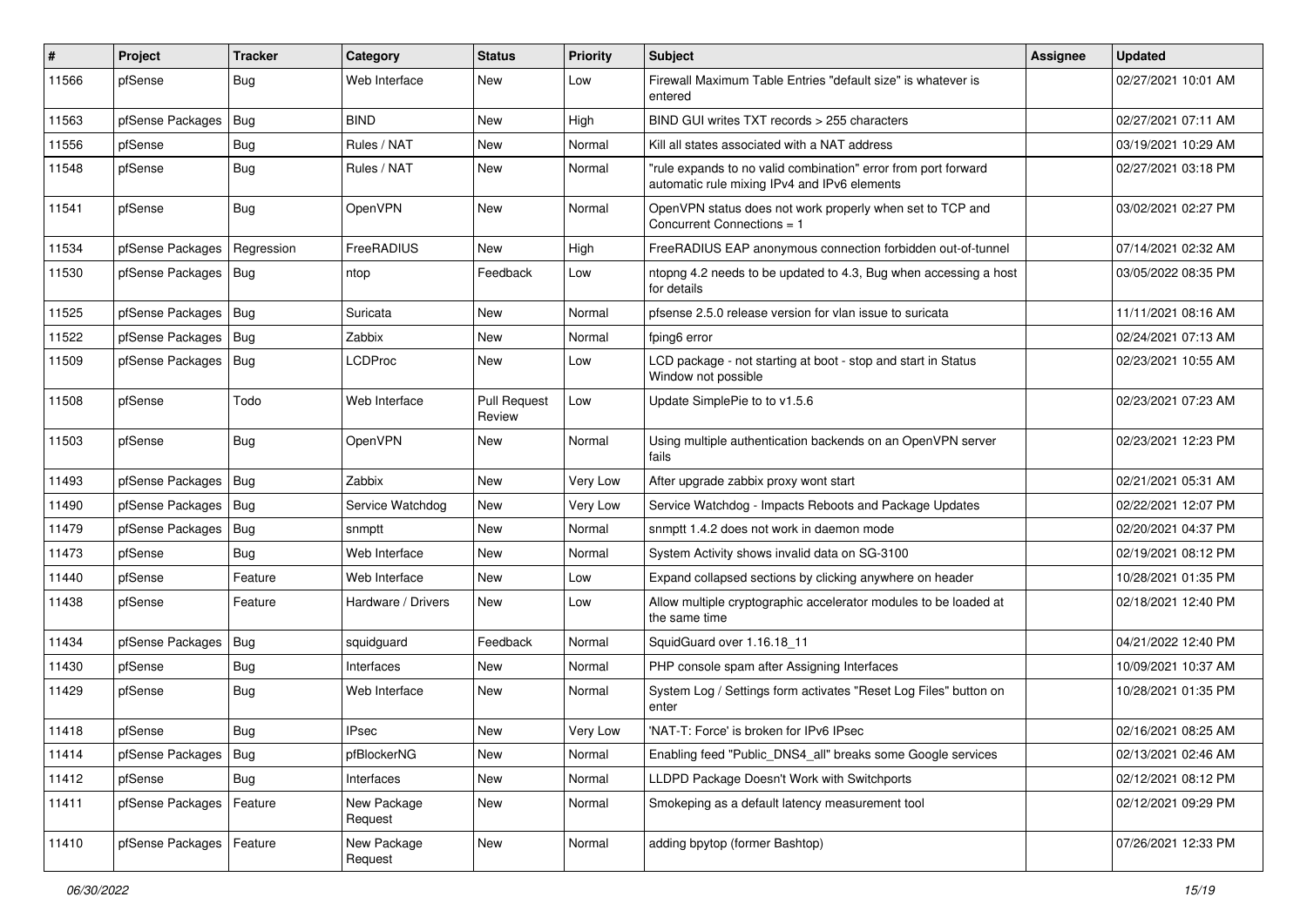| $\vert$ # | Project          | <b>Tracker</b> | Category                            | <b>Status</b>                 | <b>Priority</b> | <b>Subject</b>                                                                                                                   | <b>Assignee</b> | <b>Updated</b>      |
|-----------|------------------|----------------|-------------------------------------|-------------------------------|-----------------|----------------------------------------------------------------------------------------------------------------------------------|-----------------|---------------------|
| 11398     | pfSense Packages | Bug            | pfBlockerNG                         | New                           | Normal          | pfBlocker upgrade hangs forever                                                                                                  |                 | 04/21/2022 12:39 PM |
| 11379     | pfSense          | Feature        | Captive Portal                      | New                           | Normal          | <b>Template Roll Printer</b>                                                                                                     |                 | 02/07/2021 05:26 AM |
| 11377     | pfSense Packages | Bug            | <b>FRR</b>                          | <b>Pull Request</b><br>Review | Normal          | <b>FRR</b> deinstall                                                                                                             |                 | 03/10/2021 08:21 AM |
| 11375     | pfSense Packages | Bug            | apcupsd                             | <b>New</b>                    | Normal          | UPS Type <blank> for USB APC</blank>                                                                                             |                 | 02/26/2021 11:10 AM |
| 11369     | pfSense          | Feature        | <b>Operating System</b>             | New                           | Low             | add Enabling IPv6 Source Address Validation support                                                                              |                 | 02/04/2021 10:03 AM |
| 11363     | pfSense          | Bug            | Installer                           | New                           | Normal          | Clean Install 2.5.0 fails due to hardware incompability                                                                          |                 | 02/04/2021 11:06 AM |
| 11335     | pfSense          | Bug            | Interfaces                          | <b>New</b>                    | Normal          | Spoofing the MAC on a LAGG interface does not work for some<br>NIC types.                                                        |                 | 01/29/2021 09:10 AM |
| 11324     | pfSense          | Feature        | Logging                             | <b>New</b>                    | Normal          | Separate syslog "Remote log servers" Parameters                                                                                  |                 | 01/27/2021 10:47 AM |
| 11302     | pfSense          | Feature        | WireGuard                           | New                           | Normal          | WireGuard XMLRPC sync                                                                                                            |                 | 03/19/2021 10:59 AM |
| 11280     | pfSense          | Todo           | WireGuard                           | <b>New</b>                    | Normal          | Add WireGuard to ALTQ list                                                                                                       |                 | 04/27/2021 12:32 PM |
| 11270     | pfSense          | Feature        | <b>VPN (Multiple Types)</b>         | <b>New</b>                    | Low             | Consider integrating Nebula mesh VPN                                                                                             |                 | 01/20/2021 03:34 PM |
| 11268     | pfSense          | Bug            | Web Interface                       | New                           | Normal          | Cookie named 'id' prevents Edit form fields being set properly                                                                   |                 | 09/03/2021 06:16 AM |
| 11266     | pfSense Packages | Feature        | AutoConfigBackup                    | <b>New</b>                    | Very Low        | Give an option to list restore point in "reverse" order/latest at the<br>top.                                                    |                 | 01/19/2021 06:58 PM |
| 11262     | pfSense          | Feature        | Rules / NAT                         | <b>New</b>                    | Normal          | Time Based Rules - selects all days in the current month                                                                         |                 | 04/27/2021 12:32 PM |
| 11261     | pfSense Packages | <b>Bug</b>     | pfBlockerNG                         | <b>New</b>                    | Normal          | pfBlockerNG ASN numbers in IPv4 (/IPv6) Custom List generate<br>error(s) "Invalid numeric literal at line 1, column 7"           |                 | 01/28/2021 08:34 AM |
| 11260     | pfSense Packages | Feature        | pfBlockerNG                         | <b>New</b>                    | Normal          | pfBlockerNG: predefined ASN groups for Google, Facebook, Apple,<br>etc with useful selections                                    |                 | 01/18/2021 03:46 PM |
| 11257     | pfSense          | Feature        | Upgrade                             | New                           | Normal          | Installed Packages: Update all button                                                                                            |                 | 01/18/2021 10:45 AM |
| 11243     | pfSense          | Feature        | Interfaces                          | New                           | Normal          | individual pfctl snort2c tables per interface only blocking IPs for<br>specific interface when a rule triggers in snort/suricata |                 | 01/14/2021 03:02 PM |
| 11235     | pfSense Packages | <b>Bug</b>     | Filer                               | <b>New</b>                    | Normal          | Filer run script when "state" unchanged                                                                                          |                 | 01/08/2021 07:24 AM |
| 11232     | pfSense          | Bug            | <b>Operating System</b>             | <b>New</b>                    | Normal          | Fix pfSense_fsync                                                                                                                |                 | 01/08/2021 08:53 AM |
| 11227     | pfSense Packages | Feature        | pfBlockerNG                         | New                           | Normal          | Feeds update                                                                                                                     |                 | 01/07/2021 12:11 AM |
| 11213     | pfSense          | Feature        | Gateways                            | <b>New</b>                    | Low             | Option to mark gateway as down directly from Table                                                                               |                 | 01/03/2021 07:09 AM |
| 11209     | pfSense Packages | Feature        | pfBlockerNG                         | New                           | Normal          | pfBlockerNG soft blocking                                                                                                        |                 | 01/01/2021 02:07 PM |
| 11203     | pfSense          | Bug            | Certificates                        | New                           | Normal          | certificate manager very slow                                                                                                    |                 | 12/31/2020 11:57 AM |
| 11200     | pfSense Packages | Feature        | Squid                               | New                           | Normal          | Squid reverse proxy + multiple ssl certificates                                                                                  |                 | 12/31/2020 03:50 AM |
| 11192     | pfSense          | <b>Bug</b>     | <b>Traffic Shaper</b><br>(Limiters) | Feedback                      | Normal          | Using Limiters causes out of order packets within one TCP or UDP<br>flow                                                         |                 | 01/06/2021 12:09 AM |
| 11189     | pfSense          | Feature        | Captive Portal                      | New                           | Normal          | Captive Portal - Tarpit option                                                                                                   |                 | 12/23/2020 06:44 PM |
| 11185     | pfSense Packages | Bug            | ntop                                | Feedback                      | Normal          | Redis service stopping before NtopNg                                                                                             |                 | 04/21/2022 12:40 PM |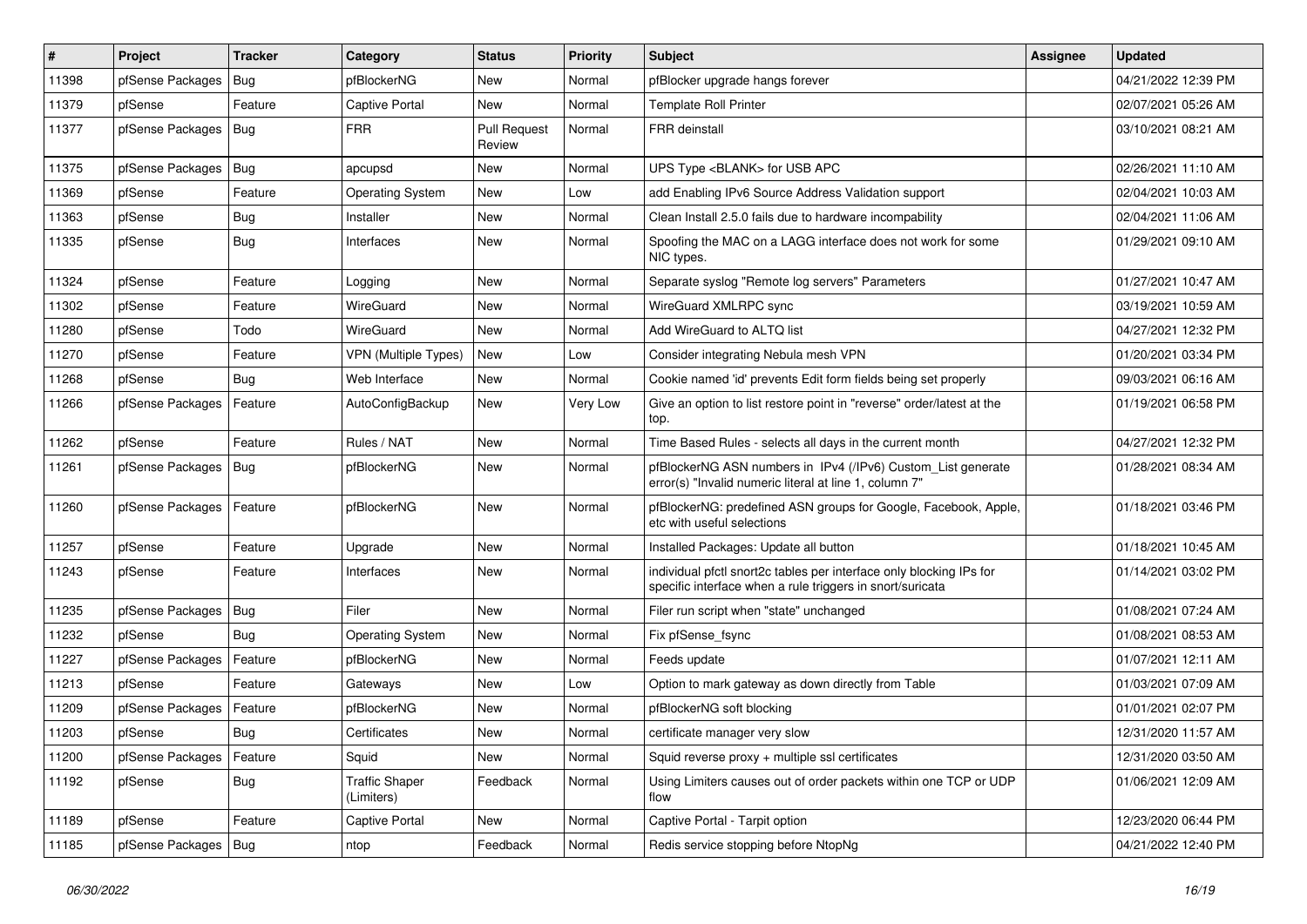| $\vert$ # | Project                | <b>Tracker</b> | Category                 | <b>Status</b>                 | <b>Priority</b> | <b>Subject</b>                                                                         | <b>Assignee</b> | <b>Updated</b>      |
|-----------|------------------------|----------------|--------------------------|-------------------------------|-----------------|----------------------------------------------------------------------------------------|-----------------|---------------------|
| 11184     | pfSense                | Bug            | FreeBSD                  | <b>New</b>                    | Normal          | PF: State policy cannot be configurable                                                |                 | 02/09/2021 02:43 AM |
| 11182     | pfSense Packages       | Bug            | <b>NRPE</b>              | <b>New</b>                    | Normal          | NRPE in HA syncs the bind IP                                                           |                 | 12/01/2021 02:15 AM |
| 11178     | pfSense Packages       | Feature        | Filer                    | <b>New</b>                    | Normal          | Filer do not ask what to do with previous filename                                     |                 | 12/31/2020 02:45 AM |
| 11177     | pfSense                | Bug            | <b>Dynamic DNS</b>       | <b>New</b>                    | Normal          | DDNSv6 not using Check IP Services                                                     |                 | 12/21/2020 05:02 AM |
| 11174     | pfSense                | Bug            | Traffic Shaper (ALTQ)    | Feedback                      | Normal          | Incorrect traffic shaping on pppoe interface                                           |                 | 12/21/2020 11:21 PM |
| 11172     | pfSense Docs           | New Content    | Products                 | New                           | Normal          | Interfaces order of 10 Gigabit Quad-Port SFP+ Intel® X710BM2<br>Card                   |                 | 12/18/2020 01:28 PM |
| 11169     | pfSense                | Feature        | Interfaces               | <b>New</b>                    | Very Low        | Changing interface index order                                                         |                 | 12/17/2020 05:44 AM |
| 11165     | pfSense Packages       | Feature        | OpenVPN Client<br>Export | <b>New</b>                    | Very Low        | OpenVPN Exporter - Allow for name customization                                        |                 | 07/10/2021 12:58 PM |
| 11163     | pfSense Packages       | Feature        | <b>ACME</b>              | <b>Pull Request</b><br>Review | Normal          | Preferred Chain option                                                                 |                 | 10/18/2021 09:10 AM |
| 11158     | pfSense Packages   Bug |                | <b>FRR</b>               | <b>New</b>                    | High            | <b>FRR Prefix Lists</b>                                                                |                 | 12/30/2020 04:55 PM |
| 11156     | pfSense Packages       | Feature        | pfBlockerNG              | <b>New</b>                    | Normal          | Add an option include subdomains for the noAAAA feature                                |                 | 12/11/2020 10:19 AM |
| 11149     | pfSense                | <b>Bug</b>     | <b>DHCP Relay</b>        | <b>New</b>                    | Normal          | DHCP relay won't start with DHCP server behind gateway                                 |                 | 03/22/2021 05:13 AM |
| 11147     | pfSense                | Bug            | Dynamic DNS              | New                           | Normal          | Domeneshop DynDNS IPv4 and IPv6                                                        |                 | 12/09/2020 11:47 PM |
| 11139     | pfSense                | Documentation  | Interfaces               | <b>New</b>                    | Normal          | <b>Bridges and VLANs</b>                                                               |                 | 12/07/2020 12:32 PM |
| 11138     | pfSense Packages       | Feature        | FreeRADIUS               | <b>New</b>                    | Normal          | new WebGUI checkboxes needed                                                           |                 | 12/07/2020 08:28 AM |
| 11110     | pfSense                | Bug            | Backup / Restore         | New                           | Normal          | Backup file should be checked before restoring a specific area                         |                 | 12/05/2020 02:50 PM |
| 11099     | pfSense Packages       | Feature        | pfBlockerNG              | New                           | Normal          | DNSBL blocking by schedule                                                             |                 | 11/25/2020 12:12 AM |
| 11093     | pfSense                | Bug            | <b>Wireless</b>          | <b>New</b>                    | Low             | ral(4) driver non-functional in arm64                                                  |                 | 11/21/2020 10:45 AM |
| 11092     | pfSense Packages       | Feature        | pfBlockerNG              | <b>New</b>                    | Normal          | Detecting DNS tunneling                                                                |                 | 11/21/2020 04:53 AM |
| 11084     | pfSense                | Feature        | Dynamic DNS              | New                           | Normal          | Dynamic DNS include option to specify virtual IP addresses                             |                 | 11/19/2020 01:26 PM |
| 11074     | pfSense Packages       | Bug            | <b>BIND</b>              | New                           | Low             | bind Zone Settings Zones, Save button opens "Confirmation<br>required to save changes" |                 | 11/16/2020 11:08 AM |
| 11056     | pfSense                | Feature        | Interfaces               | <b>New</b>                    | Normal          | Add option to disable flow-control on interfaces in GUI                                |                 | 11/11/2020 04:41 PM |
| 11040     | pfSense Packages       | Bug            | pfBlockerNG              | New                           | Normal          | pfb filter core faults when clearing firewall log                                      |                 | 11/07/2020 01:44 PM |
| 11036     | pfSense Packages   Bug |                | haproxy                  | New                           | Normal          | <b>HAproxy ACL</b>                                                                     |                 | 02/11/2022 11:27 AM |
| 11026     | pfSense Packages       | Feature        | FreeRADIUS               | <b>New</b>                    | Low             | Feedback on Packages - FreeRADIUS package                                              |                 | 11/02/2020 07:21 AM |
| 11004     | pfSense                | Feature        | DHCP (IPv4)              | <b>New</b>                    | Low             | DHCP reservations with no IP address show entries in DHCP<br>leases                    |                 | 10/26/2020 07:22 AM |
| 11000     | pfSense Packages       | Bug            | haproxy                  | <b>New</b>                    | Very Low        | haproxy deprecated trick suggested                                                     |                 | 12/23/2020 02:55 PM |
| 10995     | pfSense                | Feature        | <b>Operating System</b>  | <b>New</b>                    | Low             | Remove VMware MSI-X from the PCI blacklist.                                            |                 | 10/20/2020 11:40 AM |
| 10994     | pfSense Packages   Bug |                | squidguard               | New                           | Low             | SquidGuard Blacklists Restore Default button does not work                             |                 | 10/20/2020 12:26 PM |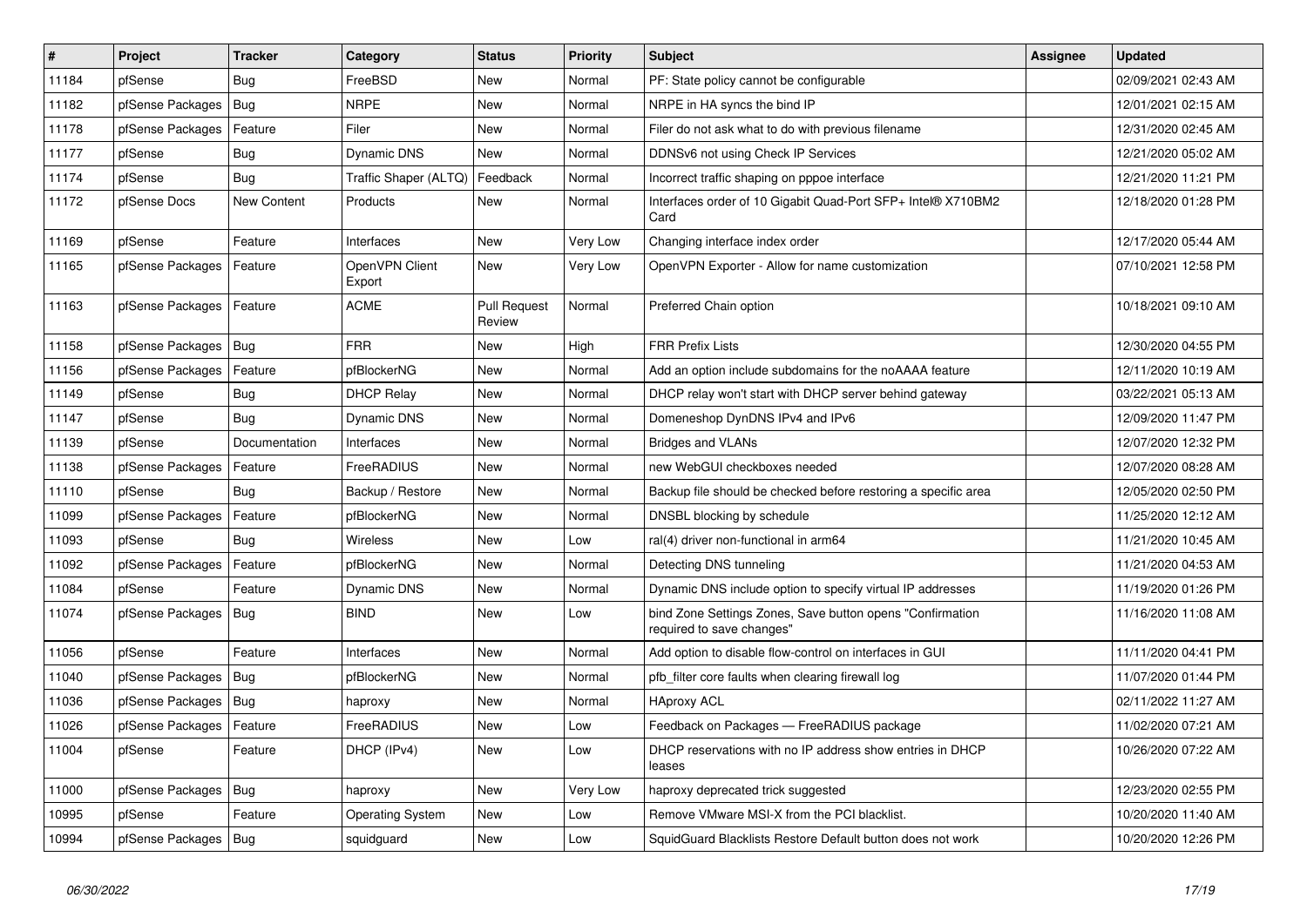| #     | Project                | <b>Tracker</b> | Category                 | <b>Status</b> | <b>Priority</b> | <b>Subject</b>                                                                                                                      | <b>Assignee</b> | <b>Updated</b>      |
|-------|------------------------|----------------|--------------------------|---------------|-----------------|-------------------------------------------------------------------------------------------------------------------------------------|-----------------|---------------------|
| 10990 | pfSense Packages       | Bug            | NET-SNMP                 | Feedback      | Normal          | net-snmp IPv6 listen address needs to be wrapped in square<br>brackets                                                              |                 | 03/19/2021 05:09 AM |
| 10989 | pfSense Packages       | Bug            | Snort                    | New           | Low             | Snort alert page has hidden characters in IPv6 address                                                                              |                 | 10/17/2020 04:06 PM |
| 10980 | pfSense                | Bug            | <b>Operating System</b>  | New           | Normal          | rc.local is executed at login by rc.initial, and not at boot time.                                                                  |                 | 10/19/2020 09:39 AM |
| 10962 | pfSense                | Feature        | Dynamic DNS              | <b>New</b>    | Normal          | Add Cpanel support for Dynamic DNS Clients                                                                                          |                 | 12/28/2020 01:56 PM |
| 10959 | pfSense                | <b>Bug</b>     | <b>Traffic Graphs</b>    | Feedback      | Low             | Traffic graph stopped on interface used via netmap                                                                                  |                 | 02/22/2021 02:57 AM |
| 10952 | pfSense                | <b>Bug</b>     | Rules / NAT              | <b>New</b>    | Low             | Inconsistency in Subnet Defaults Between Firewall Rules and<br><b>Interface Address Assignments</b>                                 |                 | 10/09/2020 12:50 PM |
| 10936 | pfSense Packages       | Bug            | haproxy                  | Feedback      | Normal          | both haproxy/haproxy-devel non-existent option lb-agent-chk                                                                         |                 | 04/21/2022 12:40 PM |
| 10935 | pfSense Packages       | <b>Bug</b>     | <b>FRR</b>               | New           | Normal          | FRR 0.6.7-6 - BGPD service recycled IPv6 without Route Map                                                                          |                 | 12/30/2020 05:00 PM |
| 10918 | pfSense                | Feature        | Aliases / Tables         | New           | Low             | IP Aliases de-duplication                                                                                                           |                 | 12/13/2020 11:37 PM |
| 10909 | pfSense Packages       | Feature        | PIMD                     | New           | Normal          | #define MAXVIFS 32 to 64                                                                                                            |                 | 04/21/2022 12:39 PM |
| 10900 | pfSense Packages       | Bug            | Backup                   | Feedback      | Normal          | /packages/backup/backup.php?a=download&t=backup HTTP<br>504, or Sends PHP Error Message as ASCII/Text file Named<br>pfsense.bak.tgz |                 | 04/05/2022 01:51 AM |
| 10890 | pfSense                | Feature        | Interfaces               | <b>New</b>    | Normal          | Allow multiple assigned interfaces to track status of a single switch<br>port                                                       |                 | 09/14/2020 07:20 AM |
| 10865 | pfSense Packages       | Feature        | squidguard               | <b>New</b>    | Normal          | squidGuard lacks options to send traffic action logs to syslog server                                                               |                 | 09/05/2020 01:21 AM |
| 10845 | pfSense Packages       | Bug            | apcupsd                  | New           | Normal          | apcupsd doesn't stop when not enabled                                                                                               |                 | 08/24/2020 10:16 AM |
| 10843 | pfSense                | Feature        | Authentication           | <b>New</b>    | Normal          | Allow user manager settings to specify multiple authentication<br>servers                                                           |                 | 01/13/2022 07:22 AM |
| 10841 | pfSense Packages       | Feature        | pfBlockerNG              | New           | Normal          | Allow per Source/VLAN/Network individual black&whitelists                                                                           |                 | 10/18/2020 07:42 AM |
| 10839 | pfSense                | Feature        | Traffic Shaper (ALTQ)    | <b>New</b>    | Normal          | Add popular messengers to the Traffic Shaper Wizard                                                                                 |                 | 08/18/2020 10:07 AM |
| 10833 | pfSense                | Bug            | Configuration<br>Backend | <b>New</b>    | Normal          | unbound exits on configuration error when link status flaps on LAN<br>interface                                                     |                 | 08/13/2020 11:53 PM |
| 10831 | pfSense Packages       | Feature        | New Package<br>Request   | <b>New</b>    | Very Low        | Integration of nntp-proxy into pfsense                                                                                              |                 | 08/13/2020 09:09 AM |
| 10822 | pfSense                | Bug            | DHCP (IPv6)              | <b>New</b>    | Normal          | Deprecated IPv6 prefix won't be announced as deprecated to<br>clients                                                               |                 | 08/10/2020 09:23 AM |
| 10818 | pfSense Packages       | Feature        | New Package<br>Request   | <b>New</b>    | Normal          | <b>UDP Broadcast Relay</b>                                                                                                          |                 | 05/31/2022 02:13 AM |
| 10805 | pfSense                | Feature        | Hardware / Drivers       | New           | Normal          | Intel QAT (QuickAssist) encryption support for PfSense                                                                              |                 | 07/31/2020 03:13 PM |
| 10802 | pfSense                | Feature        | DHCP (IPv4)              | New           | Very Low        | Seperator for DHCP Static Mapped leases                                                                                             |                 | 07/31/2020 10:30 AM |
| 10796 | pfSense Packages       | Feature        | Cellular                 | Feedback      | Normal          | Huawei ME909u-521 support                                                                                                           |                 | 04/21/2022 12:40 PM |
| 10791 | pfSense Packages       | Bug            | PIMD                     | New           | Normal          | Valid (vlan)interfaces do not get vif reporting "Invalid phyint<br>address"                                                         |                 | 10/06/2020 09:20 AM |
| 10783 | pfSense Packages   Bug |                | ntop                     | New           | Normal          | NtopNG is very unstable on arm64                                                                                                    |                 | 07/22/2020 09:07 AM |